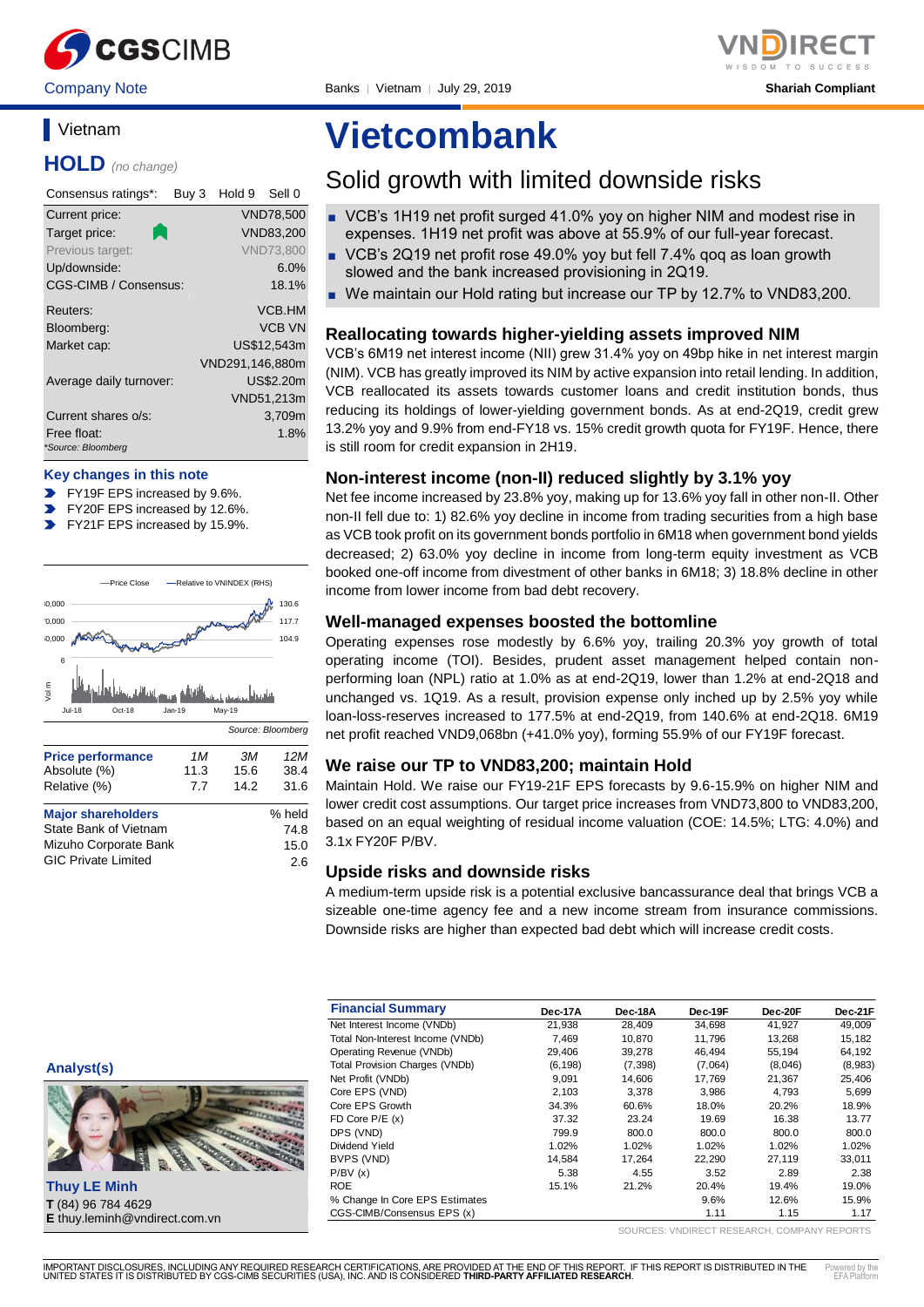



# Solid growth with limited downside risks

### **1H19 Recap: Robust net profit growth on higher NIM and modest rise in expenses**

|                                       | Figure 1: Results comparison (VND bn, unless otherwise noted) |             |       |          |           |          |          |          |                              |                                   |                                                                                                                              |
|---------------------------------------|---------------------------------------------------------------|-------------|-------|----------|-----------|----------|----------|----------|------------------------------|-----------------------------------|------------------------------------------------------------------------------------------------------------------------------|
| <b>Profit &amp; Loss</b><br>statement | <b>2Q19</b>                                                   | <b>2Q18</b> | yoy%  | 1Q19     | qoq%      | 6M19     | 6M18     | yoy%     | <b>VNDIRECT</b><br>forecasts | % of<br><b>FY19F old VNDIRECT</b> | <b>Comments</b>                                                                                                              |
| Net interest income                   | 8,580                                                         | 6,800       | 26.2% | 8,499    | 1.0%      | 17,078   | 12,997   | 31.4%    | 32,972                       | 51.8%                             | Higher than our forecast as NIM increased faster<br>than our expectation.                                                    |
| Non-interest income                   | 2,724                                                         | 2,459       | 10.8% | 3,269    | $-16.7\%$ | 5,993    | 6.187    | $-3.1\%$ | 11,403                       | 52.6%                             | Higher than our forecast thanks to better-than-<br>expected income from foreign currencies trading.                          |
| Operating revenue                     | 11,303                                                        | 9,259       | 22.1% | 11,768   | $-3.9%$   | 23,071   | 19,184   | 20.3%    | 44,375                       | 52.0%                             |                                                                                                                              |
| Operation expenses                    | (4,067)                                                       | (3,864)     | 5.3%  | (4, 384) | $-7.2%$   | (8, 451) | (7, 931) | 6.6%     | (16, 419)                    | 51.5%                             |                                                                                                                              |
| Pre-provision profit                  | 7,236                                                         | 5,395       | 34.1% | 7,384    | $-2.0\%$  | 14,620   | 11,252   | 29.9%    | 27,956                       | 52.3%                             |                                                                                                                              |
| Provision expenses                    | (1, 811)                                                      | (1,738)     | 4.2%  | (1,506)  | 20.2%     | (3,317)  | (3,235)  | 2.5%     | (7,685)                      | 43.2%                             | Below our forecast as NPL was well controlled,<br>hence actual credit cost (1.0%) was lower than our<br>forecast $(1.1\%)$ . |
| Pre-tax profit                        | 5,425                                                         | 3,657       | 48.3% | 5,878    | $-7.7\%$  | 11,303   | 8,017    | 41.0%    | 20,271                       | 55.8%                             |                                                                                                                              |
| Net profit                            | 4,361                                                         | 2,927       | 49.0% | 4,707    | $-7.4%$   | 9,068    | 6,431    | 41.0%    | 16,219                       | 55.9%                             | Higher than our forecast.                                                                                                    |
|                                       |                                                               |             |       |          |           |          |          |          |                              |                                   | SOURCES: VNDIRECT RESEARCH, COMPANY REPORTS                                                                                  |

| Figure 2: VCB's key ratios by quarter            |             |                                             |        |        |        |             |
|--------------------------------------------------|-------------|---------------------------------------------|--------|--------|--------|-------------|
| <b>Key ratios</b>                                | <b>1Q18</b> | 2Q18                                        | 3Q18   | 4Q18   | 1Q19   | <b>2Q19</b> |
| Net interest income/Total operating income (TOI) | 62.4%       | 73.4%                                       | 78.9%  | 74.7%  | 72.2%  | 75.9%       |
| Non-interest income/TOI                          | 37.6%       | 26.6%                                       | 21.1%  | 25.3%  | 27.8%  | 24.1%       |
| NIM (trailing 12m)                               | 2.6%        | 2.7%                                        | 2.8%   | 2.8%   | 3.0%   | 3.2%        |
| Cost-to-income ratio (CIR)                       | 41.0%       | 41.3%                                       | 41.7%  | 34.7%  | 37.3%  | 36.6%       |
| Loan-to-deposit ratio (Circular 36)              | 73.3%       | 73.3%                                       | 75.6%  | 70.3%  | 74.8%  | 74.7%       |
| Non-performing loan ratio                        | 1.4%        | 1.2%                                        | 1.2%   | 1.0%   | 1.0%   | 1.0%        |
| Loan-loss-reserves (LLR)                         | 121.4%      | 140.6%                                      | 155.5% | 165.4% | 169.2% | 177.5%      |
| Credit cost (annualised)                         | 1.1%        | 1.1%                                        | 1.1%   | 1.3%   | 0.9%   | 1.0%        |
| ROAA (trailing 12m)                              | 1.2%        | 1.2%                                        | 1.3%   | 1.4%   | 1.5%   | 1.6%        |
| ROAE (trailing 12m)                              | 19.5%       | 20.5%                                       | 20.9%  | 25.5%  | 24.5%  | 25.4%       |
|                                                  |             | SOURCES: VNDIRECT RESEARCH, COMPANY REPORTS |        |        |        |             |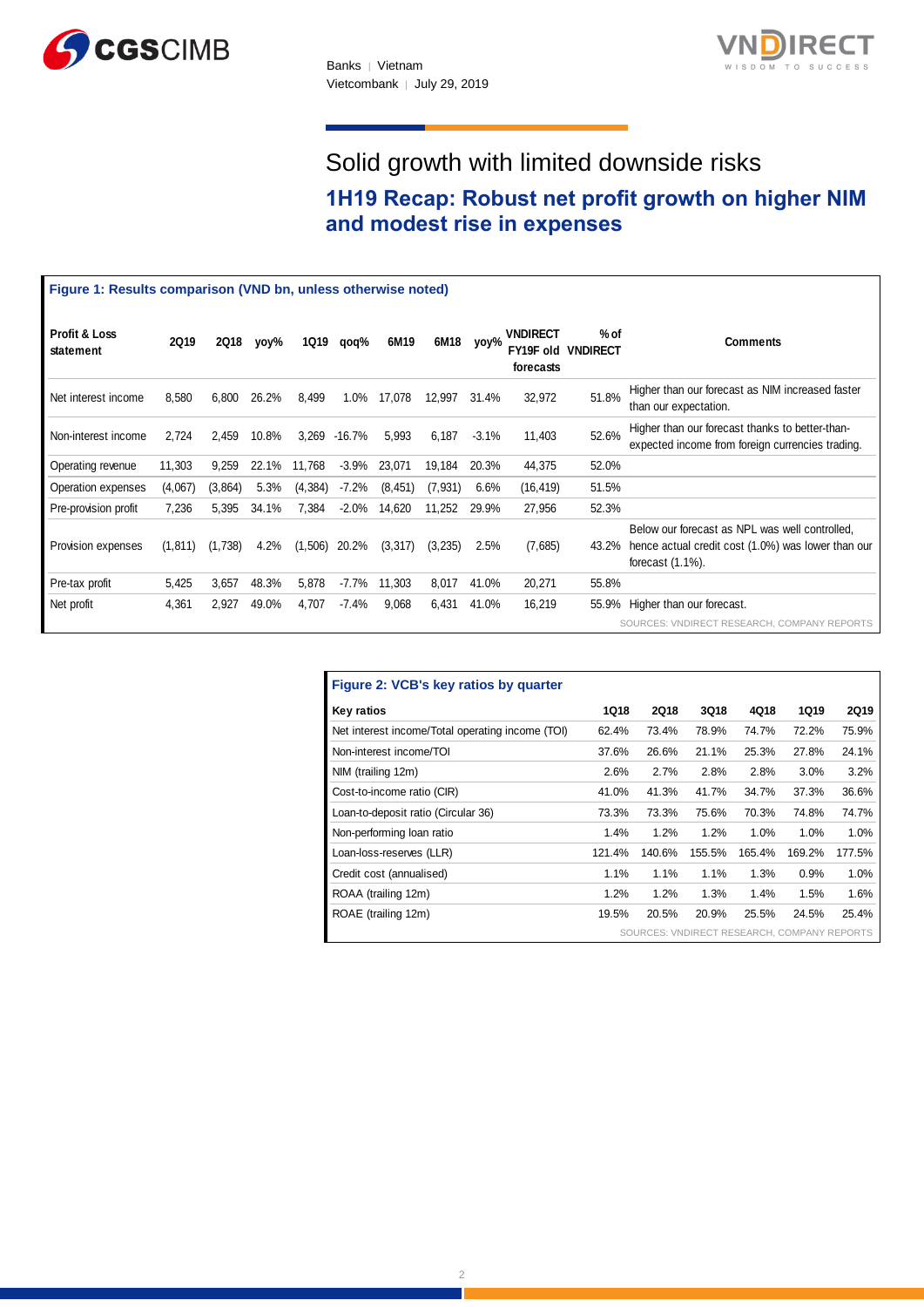



### **OUTLOOK: SOLID GROWTH ON A HEALTHY BALANCE SHEET**

| Figure 3: Earnings revision (VND bn, unless otherwise noted) |               |           |           |               |         |         |                                                                                                                                                                                                                                                    |  |  |
|--------------------------------------------------------------|---------------|-----------|-----------|---------------|---------|---------|----------------------------------------------------------------------------------------------------------------------------------------------------------------------------------------------------------------------------------------------------|--|--|
| <b>Profit &amp; Loss statement</b>                           | Old forecasts |           |           | New forecasts |         | Change  | <b>Comments</b>                                                                                                                                                                                                                                    |  |  |
|                                                              | FY19F         | FY20F     | FY19F     | FY20F         | FY19F   | FY20F   |                                                                                                                                                                                                                                                    |  |  |
| Net Interest Income                                          | 32,972        | 38,513    | 34,698    | 41,927        | 5.2%    | 8.9%    | We adjust our NIM assumptions upwards as NIM increased faster<br>than expected thanks to retail lending expansion and VCB's<br>reallocation of assets towards higher-yielding bonds and customer<br>loans.                                         |  |  |
| Non-Interest Income                                          | 11,403        | 13.149    | 11.796    | 13,268        | 3.4%    |         | We raise our non-II forecast for FY19F as income from foreign<br>0.9% currencies trading was better than our projection as USD/VND<br>exchange rate increased in the beginning of 2019.                                                            |  |  |
| Operating revenue                                            | 44,375        | 51,662    | 46,494    | 55,194        | 4.8%    | 6.8%    |                                                                                                                                                                                                                                                    |  |  |
| Operating expenses                                           | (16, 419)     | (19, 115) | (17, 203) | (20, 422)     | 4.8%    | 6.8%    |                                                                                                                                                                                                                                                    |  |  |
| Pre-provision profit                                         | 27,956        | 32,547    | 29,291    | 34,772        | 4.8%    | 6.8%    |                                                                                                                                                                                                                                                    |  |  |
| Provision expenses                                           | (7,685)       | (8, 838)  | (7,064)   | (8,046)       | $-8.1%$ | $-9.0%$ | We lower our forecasts of provision expenses as bad debt was stable,<br>leading to lower credit cost than our projections.                                                                                                                         |  |  |
| Pre-tax profit                                               | 20,271        | 23,709    | 22,227    | 26,727        | 9.6%    | 12.7%   |                                                                                                                                                                                                                                                    |  |  |
| Net profit                                                   | 16,219        | 18,970    | 17,769    | 21,367        | 9.6%    | 12.6%   | Higher forecasted net profit for FY19-20F on higher operating income<br>and lower provision expenses projections. Our net profit forecasts have<br>not included extraordinary income and commission income from a<br>potential bancassurance deal. |  |  |
| No. of shares outstanding (m)                                | 3,709         | 3,709     | 3.709     | 3.709         | 0.0%    | 0.0%    |                                                                                                                                                                                                                                                    |  |  |
| EPS (VND/share)                                              | 3,638         | 4,255     | 3,986     | 4.793         | 9.6%    | 12.6%   |                                                                                                                                                                                                                                                    |  |  |
|                                                              |               |           |           |               |         |         | SOURCES: VNDIRECT RESEARCH, COMPANY REPORTS                                                                                                                                                                                                        |  |  |

## **VALUATION**

### **We maintain Hold rating but increase our TP to VND83,200**

| Figure 4: Our target price calculation |        |                        |                                             |  |  |  |  |  |  |
|----------------------------------------|--------|------------------------|---------------------------------------------|--|--|--|--|--|--|
| Approach                               | Weight | Fair value (VND/share) | <b>Contribution (VND/share)</b>             |  |  |  |  |  |  |
| Residual income                        | 50%    | 82.413                 | 41,206                                      |  |  |  |  |  |  |
| P/BV multiple (at 3.1x FY20F BVPS)     | 50%    | 84.068                 | 42,034                                      |  |  |  |  |  |  |
| Target price (VND/share)               |        |                        | 83,240                                      |  |  |  |  |  |  |
| Target price (VND/share, rounded)      |        |                        | 83,200                                      |  |  |  |  |  |  |
|                                        |        |                        | SOURCES: VNDIRECT RESEARCH, COMPANY REPORTS |  |  |  |  |  |  |

| Figure 5: Key assumptions of residual income valuation, based on our estimates |         |       |                                             |       |       |  |  |  |  |
|--------------------------------------------------------------------------------|---------|-------|---------------------------------------------|-------|-------|--|--|--|--|
| <b>Assumptions</b>                                                             | 2019F   | 2020F | 2021F                                       | 2022F | 2023F |  |  |  |  |
| Risk free rate                                                                 | 5.0%    | 5.0%  | 5.0%                                        | 5.0%  | 5.0%  |  |  |  |  |
| Equity risk premium                                                            | 11.0%   | 11.0% | 11.0%                                       | 11.0% | 11.0% |  |  |  |  |
| Beta                                                                           | 0.9     | 0.9   | 0.9                                         | 0.9   | 0.9   |  |  |  |  |
| Cost of equity                                                                 | 14.5%   | 14.5% | 14.5%                                       | 14.5% | 14.5% |  |  |  |  |
| Long-term growth rate                                                          |         |       |                                             |       | 4.0%  |  |  |  |  |
|                                                                                |         |       |                                             |       |       |  |  |  |  |
| (In VND bn, otherwise noted)                                                   |         |       |                                             |       |       |  |  |  |  |
| Opening shareholders' equity                                                   | 62,110  |       |                                             |       |       |  |  |  |  |
| PV of residual income (5 years)                                                | 32,988  |       |                                             |       |       |  |  |  |  |
| PV of terminal value                                                           | 210,561 |       |                                             |       |       |  |  |  |  |
| Implied EV                                                                     | 305,658 |       |                                             |       |       |  |  |  |  |
| No. of outstanding shares (m shares)                                           | 3,709   |       |                                             |       |       |  |  |  |  |
| Implied value per share (VND/share)                                            | 82,413  |       |                                             |       |       |  |  |  |  |
|                                                                                |         |       | SOURCES: VNDIRECT RESEARCH, COMPANY REPORTS |       |       |  |  |  |  |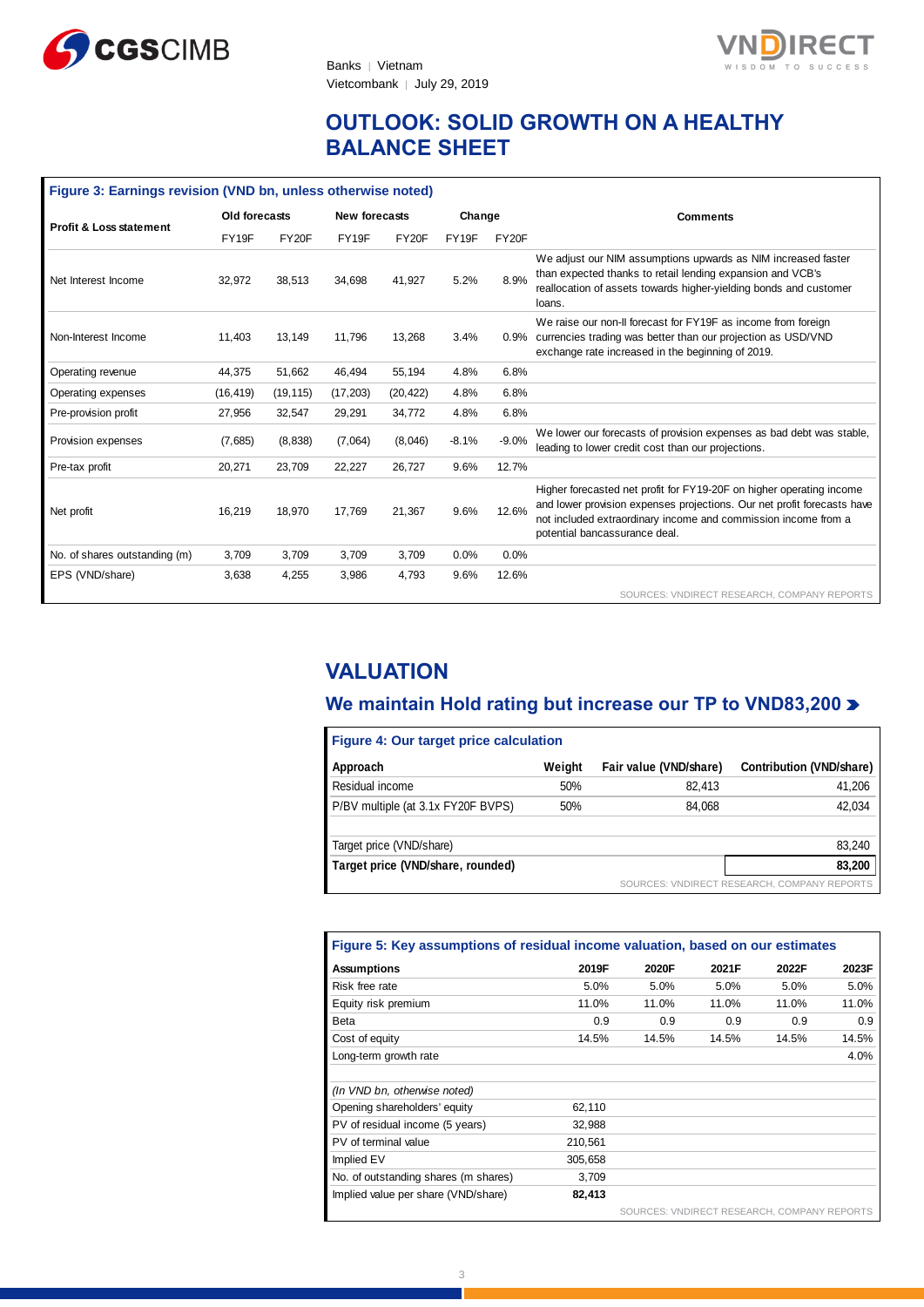

Banks │ Vietnam Vietcombank | July 29, 2019



For peer comparison, we choose regional banks with similar earnings growth outlook, profitability and financial metrics as VCB. At the current share price, VCB is trading at 3.5x FY19F P/BV, a premium of 59.6% to the regional peers' average FY19F P/BV. We have a target P/BV of 3.1x on FY20F book value per share for VCB. The P/BV component of our valuation is at a large premium over regional peers' 1.9x FY20F P/BV due to VCB's higher returns and its position as the most well-regarded bank in Vietnam.

We project VCB to achieve high profit growth in the coming years with FY18-21F forward EPS CAGR of 19.1%. ROE is forecasted to be sustained at 20.4% in FY19F and 19.4% in FY20F, much higher than regional peer's average ROE of 17.2% in FY19F and 17.6% in FY20F. Combining our residual income valuation and P/BV multiple valuation with equal weightings, we arrive at a TP of VND83,200, implying potential upside of 6.0%.

#### **Figure 6: Regional peer comparison**

| <b>Banks</b>                         | <b>Bloomberg Recomm</b>                                        | Code endation | Closing<br>price | Target<br>price | <b>Market</b><br>cap | P/BV(x) |       | P/E(x) |       | $3-yr$<br>Forward<br><b>CAGR EPS</b> | <b>ROE (%)</b>          |       |
|--------------------------------------|----------------------------------------------------------------|---------------|------------------|-----------------|----------------------|---------|-------|--------|-------|--------------------------------------|-------------------------|-------|
|                                      |                                                                |               | (local curr.)    | (local curr.)   | $(US\$ fm $)$        | FY19F   | FY20F | FY19F  | FY20F | %                                    | FY19F                   | FY20F |
| <b>HDFC Bank</b>                     | HDFCB IN                                                       | ADD           | 2,276            | 2,650           | 90,279               | 3.8     | 3.2   | 25.4   | 20.4  | 21.1%                                | 15.9%                   | 17.0% |
| <b>Bank Central Asia</b>             | <b>BBCA IJ</b>                                                 | <b>HOLD</b>   | 30,975           | 28,500          | 54,514               | 4.4     | 3.8   | 26.6   | 23.5  | 12.0%                                | 17.6%                   | 17.4% |
| Bank Rakyat Indonesia                | <b>BBRIU</b>                                                   | ADD           | 4,440            | 4,500           | 39,093               | 2.6     | 2.3   | 14.7   | 12.9  | 13.9%                                | 18.8%                   | 18.8% |
| <b>ICICI Bank</b>                    | <b>ICICIBC IN</b>                                              | ADD           | 416              | 475             | 38,935               | 2.3     | 2.1   | 23.1   | 15.9  | 84.9%                                | 10.4%                   | 13.7% |
| Bank Mandiri                         | <b>BMRI IJ</b>                                                 | ADD           | 7,750            | 8,800           | 25,817               | 1.8     | 1.6   | 12.7   | 11.0  | 15.4%                                | 14.9%                   | 15.6% |
| Public Bank Bhd                      | PBK MK                                                         | <b>HOLD</b>   | 22               | 24              | 21,128               | 2.0     | 1.9   | 15.2   | 14.5  | 4.5%                                 | 13.5%                   | 13.3% |
| <b>Indusind Bank</b>                 | <b>IIB IN</b>                                                  | ADD           | 1,416            | 2,000           | 14,239               | 2.8     | 2.4   | 17.0   | 13.4  | 34.7%                                | 17.8%                   | 19.1% |
| <b>Techcombank</b>                   | TCB VN                                                         | ADD           | 20,800           | 27,400          | 3,133                | 1.2     | 1.0   | 7.8    | 6.8   | 14.6%                                | 16.5%                   | 16.1% |
| Military Commercial Joint Stock Bank | <b>MBB VN</b>                                                  | ADD           | 22,350           | 34,000          | 2,035                | 1.2     | 1.0   | 6.3    | 5.4   | 19.2%                                | 20.0%                   | 19.7% |
| Vietnam Prosperity JSC Bank          | <b>VPB VN</b>                                                  | ADD           | 18,750           | 21,200          | 1,985                | 1.1     | 0.9   | 6.1    | 4.9   | 12.1%                                | 19.7%                   | 19.9% |
| Asia Commercial Joint Stock Bank     | ACB VN                                                         | ADD           | 23,400           | 39,500          | 1,635                | 1.1     | 0.9   | 4.9    | 4.2   | 15.7%                                | 24.3%                   | 22.7% |
| A verage                             |                                                                |               |                  |                 |                      | 2.2     | 1.9   | 14.5   | 12.1  | 22.6%                                | 17.2%                   | 17.6% |
| Vietcombank                          | <b>VCB VN</b>                                                  | <b>HOLD</b>   | 78,500           | 83,200          | 12,543               | 3.5     | 2.9   | 16.4   | 13.6  | 19.1%                                | 20.4%                   | 19.4% |
|                                      |                                                                |               |                  |                 |                      |         |       |        |       |                                      | PRICE AS OF 26 JUL 2019 |       |
|                                      | SOURCES: CGS-CIMB RESEARCH, VNDIRECT RESEARCH, COMPANY REPORTS |               |                  |                 |                      |         |       |        |       |                                      |                         |       |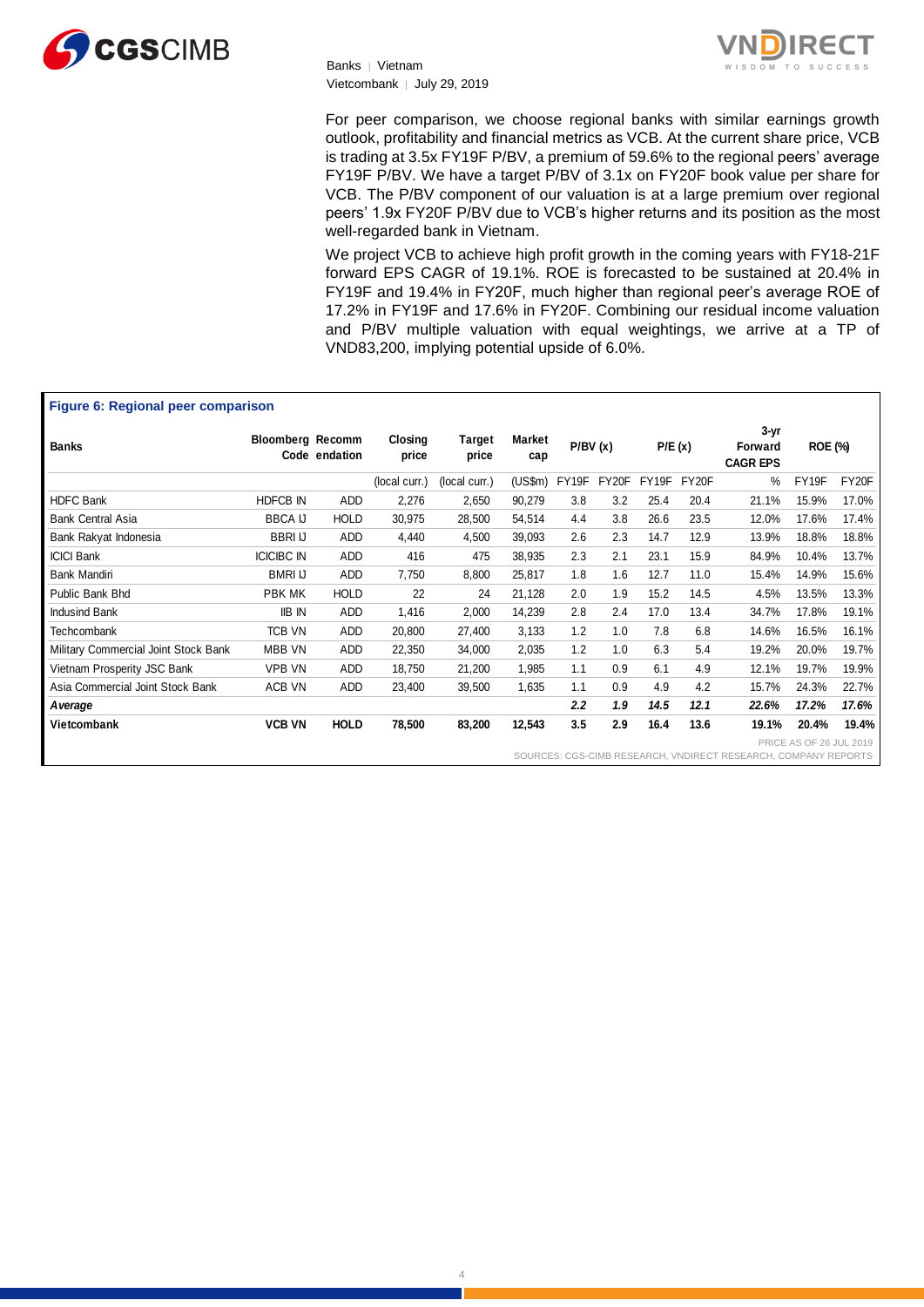

Banks | Vietnam Vietcombank │ July 29, 2019



### **BY THE NUMBERS**



#### **Profit & Loss**

| (VNDb)                                   | Dec-17A   | Dec-18A   | Dec-19F   | Dec-20F   | Dec-21F      |
|------------------------------------------|-----------|-----------|-----------|-----------|--------------|
| Net Interest Income                      | 21,938    | 28,409    | 34,698    | 41,927    | 49,009       |
| <b>Total Non-Interest Income</b>         | 7.469     | 10.870    | 11.796    | 13,268    | 15,182       |
| <b>Operating Revenue</b>                 | 29,406    | 39,278    | 46,494    | 55,194    | 64,192       |
| <b>Total Non-Interest Expenses</b>       | (11, 866) | (13, 611) | (17, 203) | (20, 422) | (23, 430)    |
| <b>Pre-provision Operating Profit</b>    | 17,540    | 25,667    | 29,291    | 34,772    | 40,762       |
| <b>Total Provision Charges</b>           | (6, 198)  | (7, 398)  | (7,064)   | (8,046)   | (8,983)      |
| <b>Operating Profit After Provisions</b> | 11,341    | 18,269    | 22,227    | 26,727    | 31,778       |
| Pretax Income/(Loss) from Assoc.         | $\Omega$  | $\Omega$  | 0         | $\Omega$  | $\Omega$     |
| <b>Operating EBIT (incl Associates)</b>  | 11,341    | 18,269    | 22,227    | 26,727    | 31,778       |
| Non-Operating Income/(Expense)           | 0         | $\Omega$  | U         | $\Omega$  | O            |
| Profit Before Tax (pre-EI)               | 11,341    | 18,269    | 22,227    | 26,727    | 31,778       |
| <b>Exceptional Items</b>                 |           |           |           |           |              |
| <b>Pre-tax Profit</b>                    | 11,341    | 18,269    | 22,227    | 26,727    | 31,778       |
| Taxation                                 | (2, 231)  | (3,647)   | (4, 437)  | (5, 336)  | (6, 344)     |
| Consolidation Adjustments & Others       |           |           |           |           |              |
| Exceptional Income - post-tax            |           |           |           |           |              |
| <b>Profit After Tax</b>                  | 9,111     | 14,622    | 17,789    | 21,391    | 25,434       |
| Minority Interests                       | (20)      | (16)      | (20)      | (24)      | (29)         |
| Pref. & Special Div                      | 0         | 0         | 0         | $\Omega$  | <sup>0</sup> |
| FX And Other Adj.                        | 0         | $\Omega$  | 0         | $\Omega$  | $\Omega$     |
| <b>Net Profit</b>                        | 9,091     | 14,606    | 17,769    | 21,367    | 25,406       |
| <b>Recurring Net Profit</b>              | 7,568     | 12,152    | 14,784    | 17,777    | 21,138       |

#### **Balance Sheet Employment**

|                                  | Dec-17A | Dec-18A | Dec-19F | Dec-20F | Dec-21F |
|----------------------------------|---------|---------|---------|---------|---------|
| Gross Loans/Cust Deposits        | 76.7%   | 78.8%   | 80.9%   | 82.3%   | 83.4%   |
| Avg Loans/Avg Deposits           | 77.3%   | 77.8%   | 79.9%   | 81.7%   | 82.9%   |
| Avg Liquid Assets/Avg Assets     | 43.5%   | 42.8%   | 39.3%   | 38.4%   | 37.6%   |
| Avg Liquid Assets/Avg IEAs       | 44.6%   | 43.9%   | 40.2%   | 39.2%   | 38.2%   |
| Net Cust Loans/Assets            | 51.7%   | 57.9%   | 58.8%   | 59.9%   | 60.9%   |
| Net Cust Loans/Broad Deposits    | 67.4%   | 69.1%   | 70.6%   | 71.6%   | 72.4%   |
| Equity & Provns/Gross Cust Loans | 11.1%   | 11.5%   | 13.3%   | 14.2%   | 15.0%   |
| Asset Risk Weighting             | 59.2%   | 67.8%   | 67.2%   | 68.5%   | 69.5%   |
| Provision Charge/Avg Cust Loans  | 1.23%   | 1.26%   | 1.04%   | 1.03%   | 1.00%   |
| Provision Charge/Avg Assets      | 0.68%   | 0.70%   | 0.62%   | 0.62%   | 0.62%   |
| Total Write Offs/Average Assets  | 0.68%   | 0.49%   | 0.30%   | 0.33%   | 0.37%   |

SOURCES: VNDIRECT RESEARCH, COMPANY REPORTS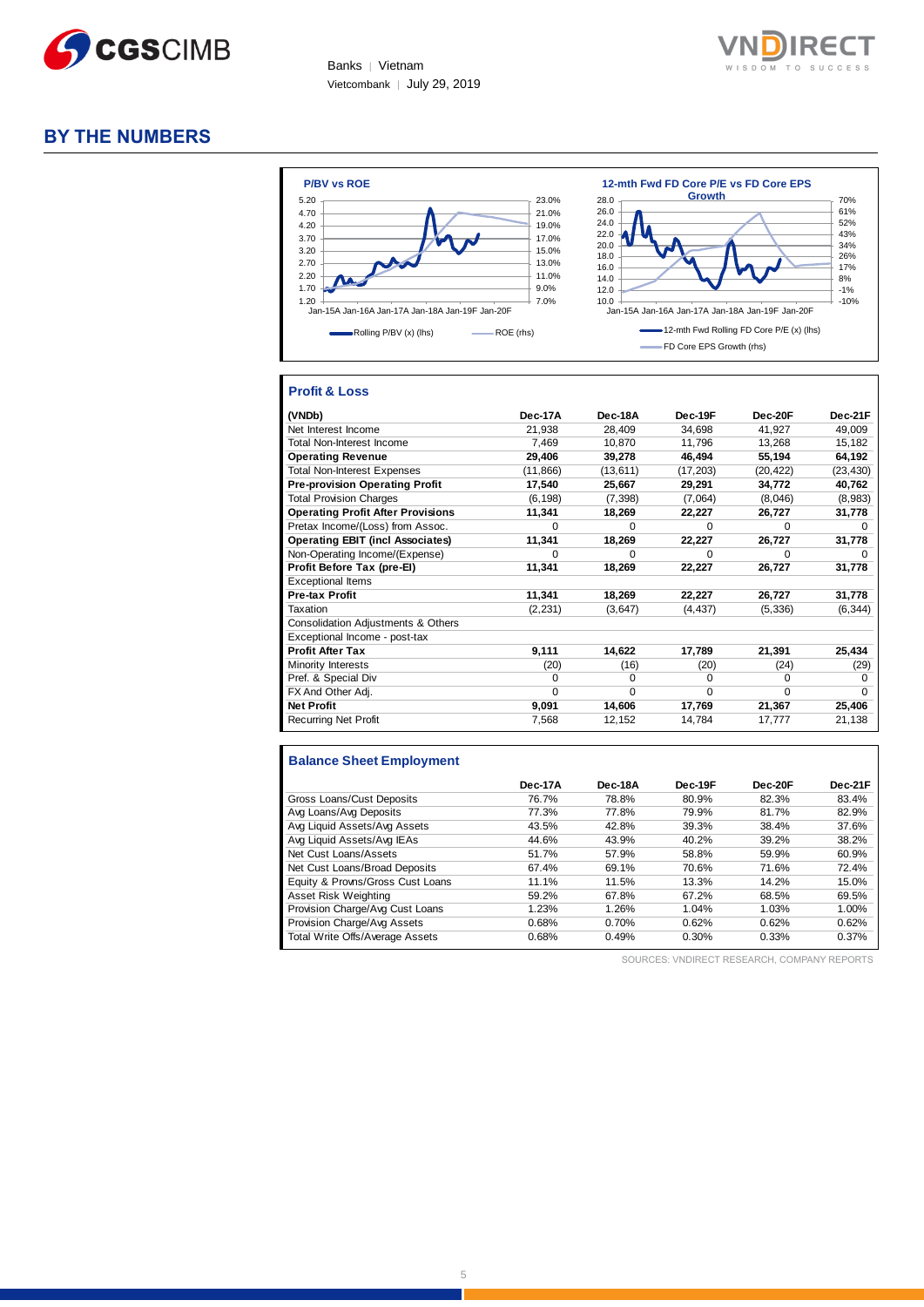

Banks | Vietnam Vietcombank │ July 29, 2019

### **BY THE NUMBERS… cont'd**

| <b>Balance Sheet</b>                          |           |           |           |           |           |
|-----------------------------------------------|-----------|-----------|-----------|-----------|-----------|
| (VNDb)                                        | Dec-17A   | Dec-18A   | Dec-19F   | Dec-20F   | Dec-21F   |
| <b>Total Gross Loans</b>                      | 776,408   | 882,095   | 1,001,898 | 1,141,172 | 1,306,237 |
| Liquid Assets & Invst. (Current)              | 234,069   | 163.073   | 182.636   | 199.073   | 214,999   |
| Other Int. Earning Assets                     |           |           |           |           |           |
| <b>Total Gross Int. Earning Assets</b>        | 1,010,477 | 1,045,168 | 1,184,534 | 1,340,246 | 1,521,237 |
| Total Provisions/Loan Loss Reserve            | (8, 113)  | (10, 294) | (13,961)  | (17, 711) | (21, 304) |
| <b>Total Net Interest Earning Assets</b>      | 1,002,364 | 1,034,874 | 1.170.572 | 1.322.535 | 1,499,933 |
| <b>Intangible Assets</b>                      | 1.964     | 2.068     | 2.146     | 2,228     | 2,312     |
| Other Non-Interest Earning Assets             | 20,862    | 24,292    | 25,211    | 26.165    | 27,155    |
| <b>Total Non-Interest Earning Assets</b>      | 22,826    | 26,360    | 27,358    | 28,393    | 29,467    |
| <b>Cash And Marketable Securities</b>         | 10,103    | 12,792    | 13,276    | 13,778    | 14,300    |
| Long-term Investments                         | $\Omega$  | 0         | O         | $\Omega$  | 0         |
| <b>Total Assets</b>                           | 1,035,293 | 1,074,027 | 1,211,206 | 1,364,706 | 1,543,699 |
| <b>Customer Interest-Bearing Liabilities</b>  | 726,734   | 823,390   | 921,982   | 1,041,602 | 1,182,085 |
| <b>Bank Deposits</b>                          | 66.942    | 76.524    | 88,003    | 101,203   | 116,384   |
| Interest Bearing Liabilities: Others          | 171,408   | 90,711    | 92,525    | 94,376    | 96,263    |
| <b>Total Interest-Bearing Liabilities</b>     | 965,085   | 990,625   | 1,102,510 | 1,237,181 | 1,394,732 |
| Bank's Liabilities Under Acceptances          |           |           |           |           |           |
| <b>Total Non-Interest Bearing Liabilities</b> | 17,651    | 21,222    | 25,953    | 26,874    | 26,462    |
| <b>Total Liabilities</b>                      | 982,735   | 1,011,847 | 1,128,463 | 1,264,054 | 1,421,193 |
| <b>Shareholders' Equity</b>                   | 52,469    | 62,110    | 82,672    | 100,580   | 122,434   |
| Minority Interests                            | (89)      | (69)      | (71)      | (71)      | (71)      |
| <b>Total Equity</b>                           | 52,379    | 62,041    | 82,601    | 100,509   | 122,363   |

### **Key Ratios**

|                                          | Dec-17A | Dec-18A | Dec-19F | Dec-20F | Dec-21F |
|------------------------------------------|---------|---------|---------|---------|---------|
| <b>Total Income Growth</b>               | 18.2%   | 33.6%   | 18.4%   | 18.7%   | 16.3%   |
| Operating Profit Growth                  | 17.5%   | 46.3%   | 14.1%   | 18.7%   | 17.2%   |
| Pretax Profit Growth                     | 33.1%   | 61.1%   | 21.7%   | 20.2%   | 18.9%   |
| Net Interest To Total Income             | 74.6%   | 72.3%   | 74.6%   | 76.0%   | 76.3%   |
| Cost Of Funds                            | 2.86%   | 2.81%   | 3.17%   | 3.27%   | 3.37%   |
| Return On Interest Earning Assets        | 5.20%   | 5.44%   | 6.09%   | 6.35%   | 6.53%   |
| Net Interest Spread                      | 2.33%   | 2.63%   | 2.92%   | 3.08%   | 3.15%   |
| Net Interest Margin (Avg Deposits)       | 3.38%   | 3.76%   | 4.08%   | 4.38%   | 4.52%   |
| Net Interest Margin (Avg RWA)            | 3.98%   | 4.24%   | 4.50%   | 4.80%   | 4.88%   |
| Provisions to Pre Prov. Operating Profit | 35.3%   | 28.8%   | 24.1%   | 23.1%   | 22.0%   |
| Interest Return On Average Assets        | 2.41%   | 2.69%   | 3.04%   | 3.26%   | 3.37%   |
| <b>Effective Tax Rate</b>                | 19.7%   | 20.0%   | 20.0%   | 20.0%   | 20.0%   |
| Net Dividend Payout Ratio                | 31.7%   | 20.3%   | 16.7%   | 13.9%   | 11.7%   |
| Return On Average Assets                 | 1.00%   | 1.38%   | 1.56%   | 1.66%   | 1.75%   |
|                                          |         |         |         |         |         |

### **Key Drivers**

|                                | Dec-17A | Dec-18A | Dec-19F | Dec-20F | Dec-21F |
|--------------------------------|---------|---------|---------|---------|---------|
| Loan Growth (%)                | 17.9%   | 16.3%   | 15.0%   | 15.0%   | 15.0%   |
| Net Interest Margin (%)        | 2.5%    | 2.8%    | 3.1%    | 3.3%    | 3.4%    |
| Non Interest Income Growth (%) | 17.6%   | 45.5%   | 8.5%    | 12.5%   | 14.4%   |
| Cost-income Ratio (%)          | 40.4%   | 34.7%   | 37.0%   | 37.0%   | 36.5%   |
| Net NPL Ratio (%)              | $-3.2%$ | $-3.9%$ | $-4.2%$ | $-4.4%$ | $-4.6%$ |
| Loan Loss Reserve (%)          | 130.7%  | 165.4%  | 184.5%  | 191.2%  | 197.8%  |
| GP Ratio (%)                   | 0.8%    | 0.8%    | 1.0%    | 1.1%    | 1.1%    |
| Tier 1 Ratio (%)               | 8.0%    | 8.2%    | 9.8%    | 10.5%   | 11.1%   |
| Total CAR (%)                  | 11.6%   | 10.2%   | 11.4%   | 11.6%   | 12.0%   |
| Deposit Growth (%)             | 20.0%   | 13.2%   | 12.0%   | 13.0%   | 13.5%   |
| Loan-deposit Ratio (%)         | 75.6%   | 77.5%   | 79.3%   | 80.6%   | 81.6%   |
| Gross NPL Ratio (%)            | 1.1%    | 1.0%    | 1.0%    | 1.1%    | 1.1%    |
| Fee Income Growth (%)          | 20.5%   | 34.1%   | 35.0%   | 30.0%   | 25.0%   |

SOURCES: VNDIRECT RESEARCH, COMPANY REPORTS

**RECT**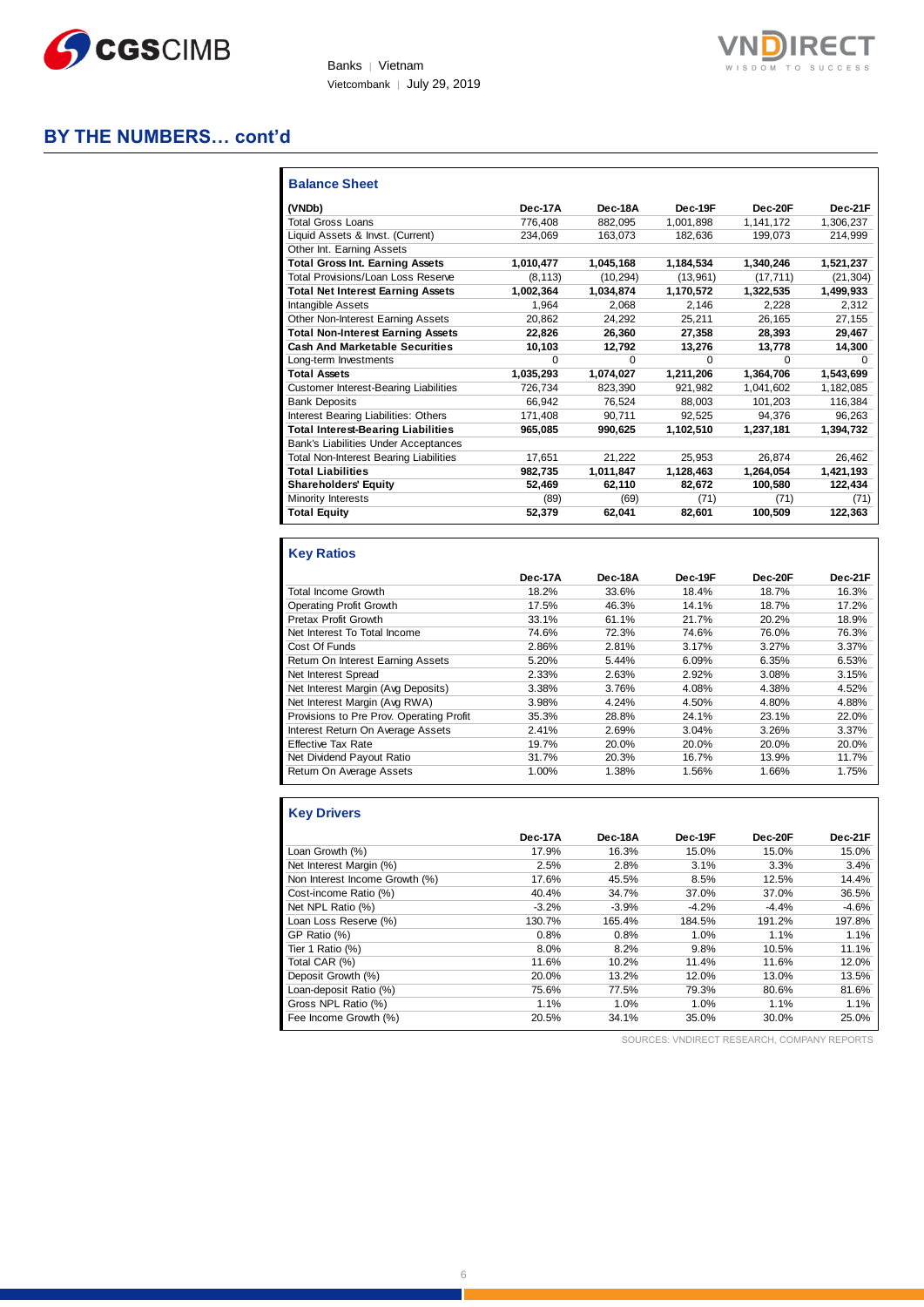



#### **DISCLAIMER**

The content of this report (including the views and opinions expressed therein, and the information comprised therein) has been prepared by and belongs to VNDIRECT Securities Corporation, and is distributed by CGS-CIMB pursuant to an arrangement between VNDIRECT Securities Corporation and CGS-CIMB. VNDIRECT Securities Corporation is not an affiliate of CGS-CIMB.

This report is not directed to, or intended for distribution to or use by, any person or entity who is a citizen or resident of or located in any locality, state, country or other jurisdiction where such distribution, publication, availability or use would be contrary to law or regulation.

By accepting this report, the recipient hereof represents and warrants that he is entitled to receive such report in accordance with the restrictions set forth below and agrees to be bound by the limitations contained herein (including the "Restrictions on Distributions" set out below). Any failure to comply with these limitations may constitute a violation of law. This publication is being supplied to you strictly on the basis that it will remain confidential. No part of this report may be (i) copied, photocopied, duplicated, stored or reproduced in any form by any means or (ii) redistributed or passed on, directly or indirectly, to any other person in whole or in part, for any purpose without the prior written consent of CGS-CIMB.

The information contained in this research report is prepared from data believed to be correct and reliable at the time of issue of this report.

VNDIRECT Securities Corporation may or may not issue regular reports on the subject matter of this report at any frequency and may cease to do so or change the periodicity of reports at any time. Neither VNDIRECT Securities Corporation nor CGS-CIMB is under any obligation to update this report in the event of a material change to the information contained in this report. Neither VNDIRECT Securities Corporation nor CGS-CIMB has any and will accept any, obligation to (i) check or ensure that the contents of this report remain current, reliable or relevant, (ii) ensure that the content of this report constitutes all the information a prospective investor may require, (iii) ensure the adequacy, accuracy, completeness, reliability or fairness of any views, opinions and information, and accordingly, VNDIRECT Securities Corporation, CGS-CIMB and their respective affiliates and related persons including China Galaxy International Financial Holdings Limited ("CGIFHL") and CIMB Group Sdn. Bhd. ("CIMBG") and their respective related corporations (and their respective directors, associates, connected persons and/or employees) shall not be liable in any manner whatsoever for any consequences (including but not limited to any direct, indirect or consequential losses, loss of profits and damages) of any reliance thereon or usage thereof. In particular, VNDIRECT Securities Corporation and CGS-CIMB disclaim all responsibility and liability for the views and opinions set out in this report.

Unless otherwise specified, this report is based upon reasonable sources. Such sources will, unless otherwise specified, for market data, be market data and prices available from the main stock exchange or market where the relevant security is listed, or, where appropriate, any other market. Information on the accounts and business of company(ies) will generally be based on published statements of the company(ies), information disseminated by regulatory information services, other publicly available information and information resulting from our research. Whilst every effort is made to ensure that statements of facts made in this report are accurate, all estimates, projections, forecasts, expressions of opinion and other subjective judgments contained in this report are based on assumptions considered to be reasonable as of the date of the document in which they are contained and must not be construed as a representation that the matters referred to therein will occur. Past performance is not a reliable indicator of future performance. The value of investments may go down as well as up and those investing may, depending on the investments in question, lose more than the initial investment. No report shall constitute an offer or an invitation by or on behalf of CGS-CIMB or VNDIRECT Securities Corporation, or their respective affiliates (including CGIFHL, CIMBG and their respective related corporations) to any person to buy or sell any investments.

CGS-CIMB and/or VNDIRECT Securities Corporation and/or their respective affiliates and related corporations (including CGIFHL, CIMBG and their respective related corporations), their respective directors, associates, connected parties and/or employees may own or have positions in securities of the company(ies) covered in this research report or any securities related thereto and may from time to time add to or dispose of, or may be materially interested in, any such securities. Further, CGS-CIMB and/or VNDIRECT Securities Corporation, and/or their respective affiliates and their respective related corporations (including CGIFHL, CIMBG and their respective related corporations) do and seek to do business with the company(ies) covered in this research report and may from time to time act as market maker or have assumed an underwriting commitment in securities of such company(ies), may sell them to or buy them from customers on a principal basis and may also perform or seek to perform significant investment banking, advisory, underwriting or placement services for or relating to such company(ies) as well as solicit such investment, advisory or other services from any entity mentioned in this report.

CGS-CIMBand/or VNDIRECT Securities Corporation and/or their respective affiliates (including CGIFHL, CIMBG and their respective related corporations) may enter into an agreement with the company(ies) covered in this report relating to the production of research reports. CGS-CIMB and/or VNDIRECT Securities Corporation may disclose the contents of this report to the company(ies) covered by it and may have amended the contents of this report following such disclosure.

The analyst responsible for the production of this report hereby certifies that the views expressed herein accurately and exclusively reflect his or her personal views and opinions about any and all of the issuers or securities analysed in this report and were prepared independently and autonomously. No part of the compensation of the analyst(s) was, is, or will be directly or indirectly related to the inclusion of specific recommendations(s) or view(s) in this report. The analyst(s) who prepared this research report is prohibited from receiving any compensation, incentive or bonus based on specific investment banking transactions or for providing a specific recommendation for, or view of, a particular company. Information barriers and other arrangements may be established where necessary to prevent conflicts of interests arising. However, the analyst(s) may receive compensation that is based on his/their coverage of company(ies) in the performance of his/their duties or the performance of his/their recommendations and the research personnel involved in the preparation of this report may also participate in the solicitation of the businesses as described above. In reviewing this research report, an investor should be aware that any or all of the foregoing, among other things, may give rise to real or potential conflicts of interest. Additional information is, subject to the duties of confidentiality, available on request.

The term "VNDIRECT Securities Corporation" shall, unless the context otherwise requires, mean VNDIRECT Securities Corporation and its affiliates, subsidiaries and related companies. The term "CGS-CIMB" shall denote, where appropriate, the relevant entity distributing or disseminating the report in the particular jurisdiction referenced below, or, in every other case except as otherwise stated herein, CGS-CIMB Securities International Pte. Ltd. and its affiliates, subsidiaries and related corporations.

7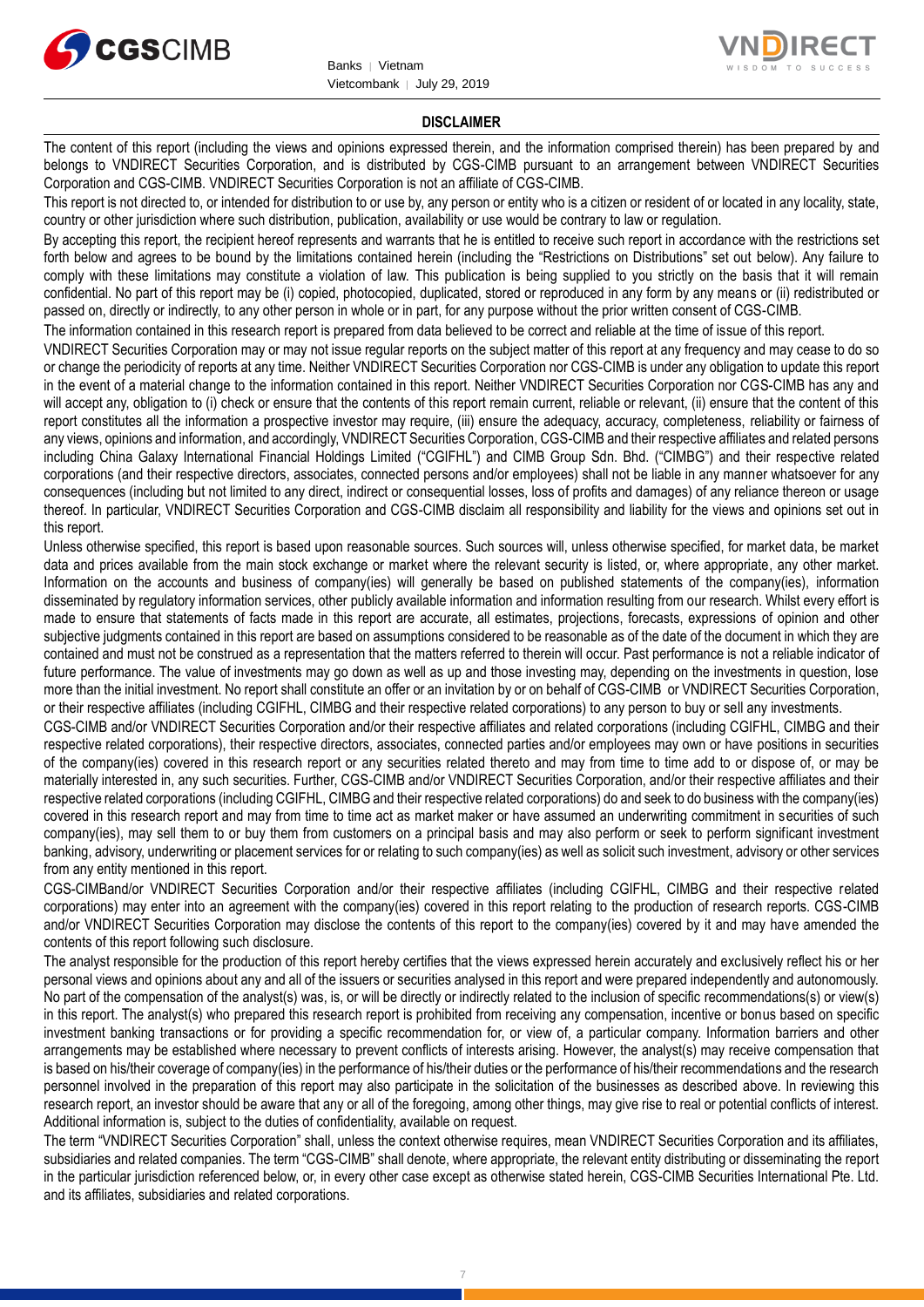



| Country     | <b>CGS-CIMB Entity</b>                                                            | <b>Regulated by</b>                                             |
|-------------|-----------------------------------------------------------------------------------|-----------------------------------------------------------------|
| Hong Kong   | CGS-CIMB Securities (Hong Kong) Limited                                           | Securities and Futures Commission Hong Kong                     |
| India       | CGS-CIMB Securities (India) Private Limited                                       | Securities and Exchange Board of India (SEBI)                   |
| Indonesia   | PT CGS-CIMB Sekuritas Indonesia                                                   | Financial Services Authority of Indonesia                       |
| Malaysia    | CGS-CIMB Securities Sdn. Bhd. (formerly known<br>as Jupiter Securities Sdn. Bhd.) | Securities Commission Malaysia                                  |
| Singapore   | CGS-CIMB Research Pte. Ltd.                                                       | Monetary Authority of Singapore                                 |
| South Korea | CGS-CIMB Securities (Hong Kong) Limited,<br>Korea Branch                          | Financial Services Commission and Financial Supervisory Service |
| Thailand    | CGS-CIMB Securities (Thailand) Co. Ltd.                                           | Securities and Exchange Commission Thailand                     |

(i) As of July 29, 2019 VNDIRECT Securities Corporation has a proprietary position in the securities (which may include but not limited to shares, warrants, call warrants and/or any other derivatives) in the following company or companies covered or recommended in this report:  $(a)$  -

(ii) As of July 29, 2019, the analyst(s) who prepared this report, and the associate(s), has / have an interest in the securities (which may include but not limited to shares, warrants, call warrants and/or any other derivatives) in the following company or companies covered or recommended in this report:

(a) -

This report does not purport to contain all the information that a prospective investor may require. CGS-CIMB, VNDIRECT Securities Corporation and their respective affiliates (including CGIFHL, CIMBG and their related corporations) do not make any guarantee, representation or warranty, express or implied, as to the adequacy, accuracy, completeness, reliability or fairness of any such information and opinion contained in this report. None of CGS-CIMB, VNDIRECT Securities Corporation and their respective affiliates and related persons (including CGIFHL, CIMBG and their related corporations) shall be liable in any manner whatsoever for any consequences (including but not limited to any direct, indirect or consequential losses, loss of profits and damages) of any reliance thereon or usage thereof.

This report is general in nature and has been prepared for information purposes only. It is intended for circulation amongst CGS-CIMB's and its affiliates' (including CGIFHL's, CIMBG's and their respective related corporations') clients generally and does not have regard to the specific investment objectives, financial situation and the particular needs of any specific person who may receive this report. The information and opinions in this report are not and should not be construed or considered as an offer, recommendation or solicitation to buy or sell the subject securities, related investments or other financial instruments or any derivative instrument, or any rights pertaining thereto.

Investors are advised to make their own independent evaluation of the information contained in this research report, consider their own individual investment objectives, financial situation and particular needs and consult their own professional and financial advisers as to the legal, business, financial, tax and other aspects before participating in any transaction in respect of the securities of company(ies) covered in this research report. The securities of such company(ies) may not be eligible for sale in all jurisdictions or to all categories of investors.

#### Restrictions on Distributions

**Australia:** Despite anything in this report to the contrary, this research is issued by VNDIRECT Securities Corporation and provided in Australia by CGS-CIMB Securities (Singapore) Pte. Ltd. and CGS-CIMB Securities (Hong Kong) Limited. This research is only available in Australia to persons who are "wholesale clients" (within the meaning of the Corporations Act 2001 (Cth) and is supplied solely for the use of such wholesale clients and shall not be distributed or passed on to any other person. You represent and warrant that if you are in Australia, you are a "wholesale client". This research is of a general nature only and has been prepared without taking into account the objectives, financial situation or needs of the individual recipient. CGS-CIMB Securities (Singapore) Pte. Ltd. and CGS-CIMB Securities (Hong Kong) Limited do not hold, and are not required to hold an Australian financial services license. CGS-CIMB Securities (Singapore) Pte. Ltd. and CGS-CIMB Securities (Hong Kong) Limited rely on "passporting" exemptions for entities appropriately licensed by the Monetary Authority of Singapore (under ASIC Class Order 03/1102) and the Securities and Futures Commission in Hong Kong (under ASIC Class Order 03/1103).

**Canada:** This research report has not been prepared in accordance with the disclosure requirements of Dealer Member Rule 3400 – Research Restrictions and Disclosure Requirements of the Investment Industry Regulatory Organization of Canada. For any research report distributed by CIBC, further disclosures related to CIBC conflicts of interest can be found at https://researchcentral.cibcwm.com.

**China:** For the purpose of this report, the People's Republic of China ("PRC") does not include the Hong Kong Special Administrative Region, the Macau Special Administrative Region or Taiwan. The distributor of this report has not been approved or licensed by the China Securities Regulatory Commission or any other relevant regulatory authority or governmental agency in the PRC. This report contains only marketing information. The distribution of this report is not an offer to buy or sell to any person within or outside PRC or a solicitation to any person within or outside of PRC to buy or sell any instruments described herein. This report is being issued outside the PRC to a limited number of institutional investors and may not be provided to any person other than the original recipient and may not be reproduced or used for any other purpose.

**France:** Only qualified investors within the meaning of French law shall have access to this report. This report shall not be considered as an offer to subscribe to, or used in connection with, any offer for subscription or sale or marketing or direct or indirect distribution of financial instruments and it is not intended as a solicitation for the purchase of any financial instrument.

**Germany:** This report is only directed at persons who are professional investors as defined in sec 31a(2) of the German Securities Trading Act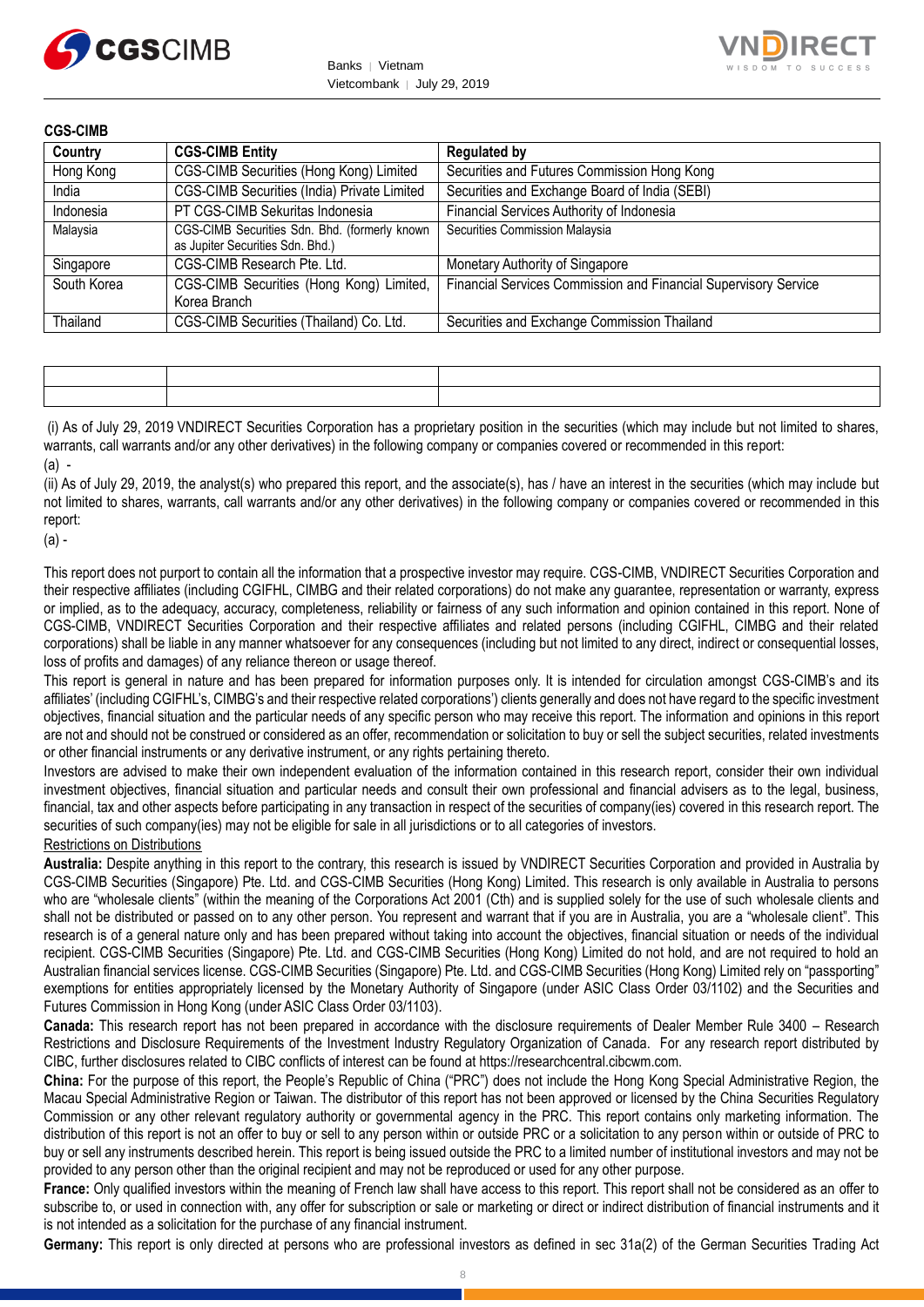



(WpHG). This publication constitutes research of a non-binding nature on the market situation and the investment instruments cited here at the time of the publication of the information.

The current prices/yields in this issue are based upon closing prices from Bloomberg as of the day preceding publication. Please note that neither the German Federal Financial Supervisory Agency (BaFin), nor any other supervisory authority exercises any control over the content of this report.

**Hong Kong:** This report is issued by VNDIRECT Securities Corporation and distributed in Hong Kong by CGS-CIMB Securities (Hong Kong) Limited ("CHK") which is licensed in Hong Kong by the Securities and Futures Commission for Type 1 (dealing in securities), Type 4 (advising on securities) and Type 6 (advising on corporate finance) activities. Any investors wishing to purchase or otherwise deal in the securities covered in this report should contact the Head of Sales at CGS-CIMB Securities (Hong Kong) Limited. The views and opinions in this research report are of VNDIRECT Securities Corporation as of the date hereof and are subject to change. If the Financial Services and Markets Act of the United Kingdom or the rules of the Financial Conduct Authority apply to a recipient, our obligations owed to such recipient therein are unaffected. CHK has no obligation to update the opinion or the information in this research report.

CHK does not make a market on other securities mentioned in the report.

#### **India:**

This report is issued by VNDIRECT Securities Corporation and distributed in India by CGS-CIMB Securities (India) Private Limited ("CGS-CIMB India"). CGS-CIMB India is a subsidiary of CGS-CIMB Securities International Pte. Ltd. which in turn is a 50:50 joint venture company of CGIFHL and CIMBG. The details of the members of the group of companies of CGS-CIMB can be found at www.cgs-cimb.com, CGIFHL at www.chinastock.com.hk/en/ACG/ContactUs/index.aspx and CIMBG at www.cimb.com/en/who-we-are.html. CGS-CIMB India is registered with the National Stock Exchange of India Limited and BSE Limited as a trading and clearing member (Merchant Banking Number: INM000012037) under the Securities and Exchange Board of India (Stock Brokers and Sub-Brokers) Regulations, 1992. In accordance with the provisions of Regulation 4(g) of the Securities and Exchange Board of India (Investment Advisers) Regulations, 2013, CGS-CIMB India is not required to seek registration with the Securities and Exchange Board of India ("SEBI") as an Investment Adviser. CGS-CIMB India is registered with SEBI (SEBI Registration Number: INZ000157134) as a Research Analyst (INH000000669) pursuant to the SEBI (Research Analysts) Regulations, 2014 ("Regulations").

This report does not take into account the particular investment objectives, financial situations, or needs of the recipients. It is not intended for and does not deal with prohibitions on investment due to law/jurisdiction issues etc. which may exist for certain persons/entities. Recipients should rely on their own investigations and take their own professional advice before investment.

The report is not a "prospectus" as defined under Indian Law, including the Companies Act, 2013, and is not, and shall not be, approved by, or filed or registered with, any Indian regulator, including any Registrar of Companies in India, SEBI, any Indian stock exchange, or the Reserve Bank of India. No offer, or invitation to offer, or solicitation of subscription with respect to any such securities listed or proposed to be listed in India is being made, or intended to be made, to the public, or to any member or section of the public in India, through or pursuant to this report.

The research analysts, strategists or economists principally responsible for the preparation of this research report are segregated from the other activities of CGS-CIMB India and they have received compensation based upon various factors, including quality, accuracy and value of research, firm profitability or revenues, client feedback and competitive factors. Research analysts', strategists' or economists' compensation is not linked to investment banking or capital markets transactions performed or proposed to be performed by CGS-CIMB India or its affiliates.

CGS-CIMB India does not have actual / beneficial ownership of 1% or more securities of the subject company in this research report, at the end of the month immediately preceding the date of publication of this research report. However, since affiliates of CGS-CIMB India are engaged in the financial services business, they might have in their normal course of business financial interests or actual / beneficial ownership of one per cent or more in various companies including the subject company in this research report.

CGS-CIMB India or its associates, may: (a) from time to time, have long or short position in, and buy or sell the securities of the subject company in this research report; or (b) be engaged in any other transaction involving such securities and earn brokerage or other compensation or act as a market maker in the financial instruments of the subject company in this research report or act as an advisor or lender/borrower to such company or may have any other potential conflict of interests with respect to any recommendation and other related information and opinions.

CGS-CIMB India, its associates and the analyst engaged in preparation of this research report have not received any compensation for investment banking, merchant banking or brokerage services from the subject company mentioned in the research report in the past 12 months.

CGS-CIMB India, its associates and the analyst engaged in preparation of this research report have not managed or co-managed public offering of securities for the subject company mentioned in the research report in the past 12 months. The analyst from CGS-CIMB India engaged in preparation of this research report or his/her relative (a) do not have any financial interests in the subject company mentioned in this research report; (b) do not own 1% or more of the equity securities of the subject company mentioned in the research report as of the last day of the month preceding the publication of the research report; (c) do not have any material conflict of interest at the time of publication of the research report.

**Indonesia:** This report is issued by VNDIRECT Securities Corporation and distributed by PT CGS-CIMB Sekuritas Indonesia ("CGS-CIMB Indonesia"). The views and opinions in this research report are not our own but of VNDIRECT Securities Corporation as of the date hereof and are subject to change. CGS-CIMB Indonesia has no obligation to update the opinion or the information in this research report. This report is for private circulation only to clients of CGS-CIMB Indonesia. Neither this report nor any copy hereof may be distributed in Indonesia or to any Indonesian citizens wherever they are domiciled or to Indonesian residents except in compliance with applicable Indonesian capital market laws and regulations.

This research report is not an offer of securities in Indonesia. The securities referred to in this research report have not been registered with the Financial Services Authority (Otoritas Jasa Keuangan) pursuant to relevant capital market laws and regulations, and may not be offered or sold within the territory of the Republic of Indonesia or to Indonesian citizens through a public offering or in circumstances which constitute an offer within the meaning of the Indonesian capital market law and regulations.

**Ireland:** CGS-CIMB is not an investment firm authorised in the Republic of Ireland and no part of this document should be construed as CGS-CIMB acting as, or otherwise claiming or representing to be, an investment firm authorised in the Republic of Ireland.

**Malaysia:** This report is issued by VNDIRECT Securities Corporation and distributed in Malaysia by CGS-CIMB Securities Sdn. Bhd. (formerly known as Jupiter Securities Sdn. Bhd.) ("CGS-CIMB Malaysia") solely for the benefit of and for the exclusive use of our clients. Recipients of this report are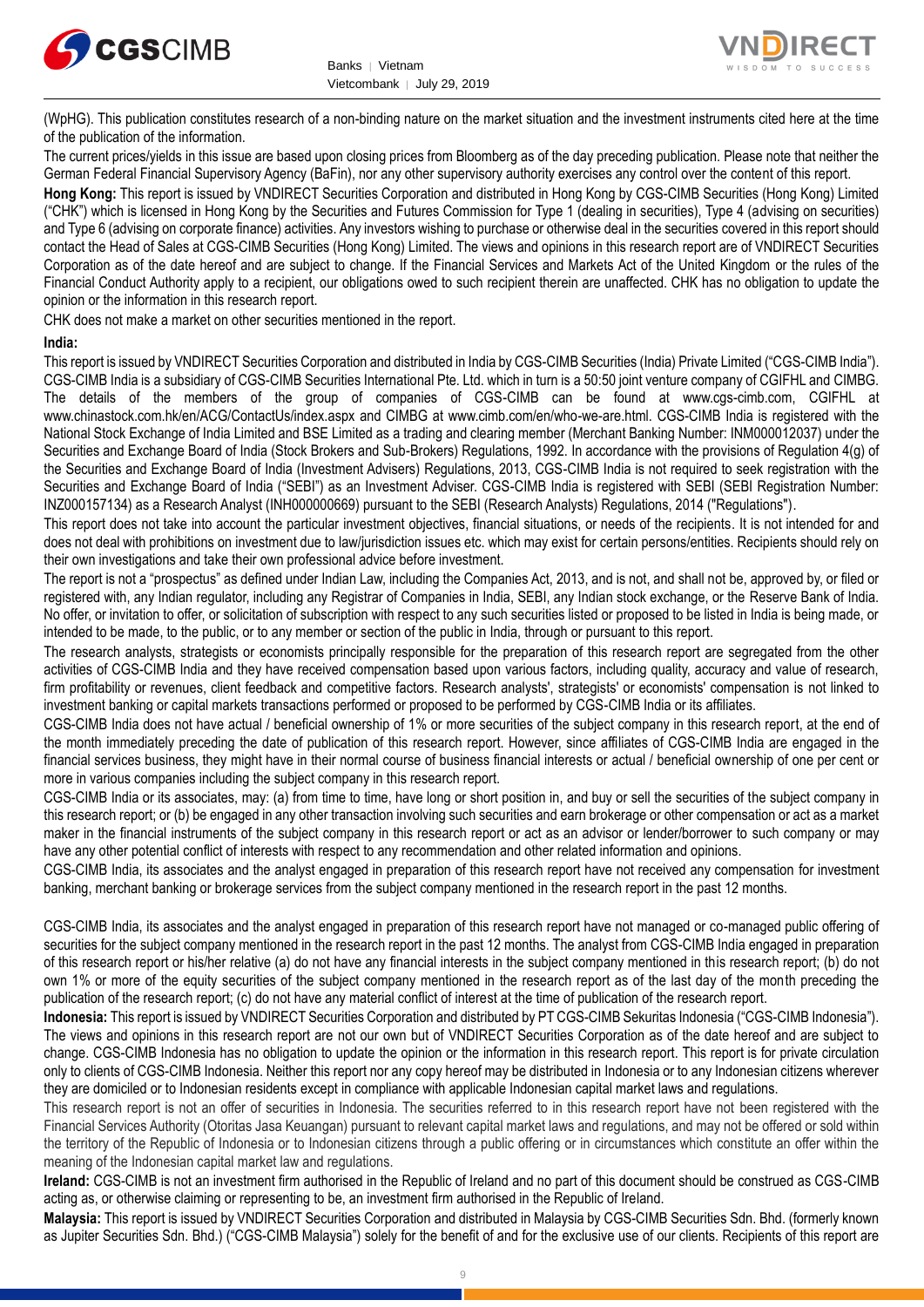



to contact CGS-CIMB Malaysia, at 29th Floor Menara CIMB No. 1 Jalan Stesen Sentral 2, Kuala Lumpur Sentral 50470 Kuala Lumpur, Malaysia, in respect of any matters arising from or in connection with this report. CGS-CIMB Malaysia has no obligation to update, revise or reaffirm the opinion or the information in this research report after the date of this report.

**New Zealand:** In New Zealand, this report is for distribution only to persons who are wholesale clients pursuant to section 5C of the Financial Advisers Act 2008.

**Singapore:** This report is issued by VNDIRECT Securities Corporation and distributed by CGS-CIMB Research Pte Ltd ("CGS-CIMBR"). CGS-CIMBR is a financial adviser licensed under the Financial Advisers Act, Cap 110 ("FAA") for advising on investment products, by issuing or promulgating research analyses or research reports, whether in electronic, print or other form. Accordingly CGS-CIMBR is a subject to the applicable rules under the FAA unless it is able to avail itself to any prescribed exemptions.

Recipients of this report are to contact CGS-CIMB Research Pte Ltd, 50 Raffles Place, #16-02 Singapore Land Tower, Singapore in respect of any matters arising from, or in connection with this report. CGS-CIMBR has no obligation to update the opinion or the information in this research report. This publication is strictly confidential and is for private circulation only. If you have not been sent this report by CGS-CIMBR directly, you may not rely, use or disclose to anyone else this report or its contents.

If the recipient of this research report is not an accredited investor, expert investor or institutional investor, CGS-CIMBR accepts legal responsibility for the contents of the report without any disclaimer limiting or otherwise curtailing such legal responsibility. If the recipient is an accredited investor, expert investor or institutional investor, the recipient is deemed to acknowledge that CGS-CIMBR is exempt from certain requirements under the FAA and its attendant regulations, and as such, is exempt from complying with the following :

(a) Section 25 of the FAA (obligation to disclose product information);

(b) Section 27 (duty not to make recommendation with respect to any investment product without having a reasonable basis where you may be reasonably expected to rely on the recommendation) of the FAA;

(c) MAS Notice on Information to Clients and Product Information Disclosure [Notice No. FAA-N03];

(d) MAS Notice on Recommendation on Investment Products [Notice No. FAA-N16];

(e) Section 36 (obligation on disclosure of interest in securities), and

(f) any other laws, regulations, notices, directive, guidelines, circulars and practice notes which are relates to the above, to the extent permitted by applicable laws, as may be amended from time to time, and any other laws, regulations, notices, directive, guidelines, circulars, and practice notes as we may notify you from time to time. In addition, the recipient who is an accredited investor, expert investor or institutional investor acknowledges that a CGS-CIMBR is exempt from Section 27 of the FAA, the recipient will also not be able to file a civil claim against CGS-CIMBR for any loss or damage arising from the recipient's reliance on any recommendation made by CGS-CIMBR which would otherwise be a right that is available to the recipient under Section 27 of the FAA, the recipient will also not be able to file a civil claim against CGS-CIMBR for any loss or damage arising from the recipient's reliance on any recommendation made by CGS-CIMBR which would otherwise be a right that is available to the recipient under Section 27 of the FAA.

CGS-CIMBR, its affiliates and related corporations, their directors, associates, connected parties and/or employees may own or have positions in securities of the company(ies) covered in this research report or any securities related thereto and may from time to time add to or dispose of, or may be materially interested in, any such securities. Further, CGS-CIMBR, its affiliates and its related corporations do and seek to do business with the company(ies) covered in this research report and may from time to time act as market maker or have assumed an underwriting commitment in securities of such company(ies), may sell them to or buy them from customers on a principal basis and may also perform or seek to perform significant investment banking, advisory, underwriting or placement services for or relating to such company(ies) as well as solicit such investment, advisory or other services from any entity mentioned in this report.

As of July 29, 2019,, CGS-CIMBR does not have a proprietary position in the recommended securities in this report.

CGS-CIMBR does not make a market on the securities mentioned in the report.

**South Korea:** This report is issued by VNDIRECT Securities Corporation and distributed in South Korea by CGS-CIMB Securities (Hong Kong) Limited, Korea Branch ("CGS-CIMB Korea") which is licensed as a cash equity broker, and regulated by the Financial Services Commission and Financial Supervisory Service of Korea. In South Korea, this report is for distribution only to professional investors under Article 9(5) of the Financial Investment Services and Capital Market Act of Korea ("FSCMA").

**Spain:** This document is a research report and it is addressed to institutional investors only. The research report is of a general nature and not personalised and does not constitute investment advice so, as the case may be, the recipient must seek proper advice before adopting any investment decision. This document does not constitute a public offering of securities.

CGS-CIMB is not registered with the Spanish Comision Nacional del Mercado de Valores to provide investment services.

**Sweden:** This report contains only marketing information and has not been approved by the Swedish Financial Supervisory Authority. The distribution of this report is not an offer to sell to any person in Sweden or a solicitation to any person in Sweden to buy any instruments described herein and may not be forwarded to the public in Sweden.

**Switzerland:** This report has not been prepared in accordance with the recognized self-regulatory minimal standards for research reports of banks issued by the Swiss Bankers' Association (Directives on the Independence of Financial Research).

**Thailand:** This report is issued by VNDIRECT Securities Corporation and distributed by CGS-CIMB Securities (Thailand) Co. Ltd. ("CGS-CIMB Thailand") based upon sources believed to be reliable (but their accuracy, completeness or correctness is not guaranteed). The statements or expressions of opinion herein were arrived at after due and careful consideration for use as information for investment. Such opinions are subject to change without notice and CGS-CIMB Thailand has no obligation to update the opinion or the information in this research report.

CGS-CIMB Thailand may act or acts as Market Maker, and issuer and offerer of Derivative Warrants and Structured Note which may have the following securities as its underlying securities. Investors should carefully read and study the details of the derivative warrants in the prospectus before making investment decisions.

AAV, ADVANC, AMATA, ANAN, AOT, AP, BA, BANPU, BBL, BCH, BCP, BCPG, BDMS, BEAUTY, BEC, BEM, BJC, BH, BIG, BLA, BLAND, BPP, BTS, CBG, CENTEL, CHG, CK, CKP, COM7, CPALL, CPF, CPN, DELTA, DTAC, EA, EGCO, EPG, GFPT, GLOBAL, GLOW, GPSC, GUNKUL, HMPRO,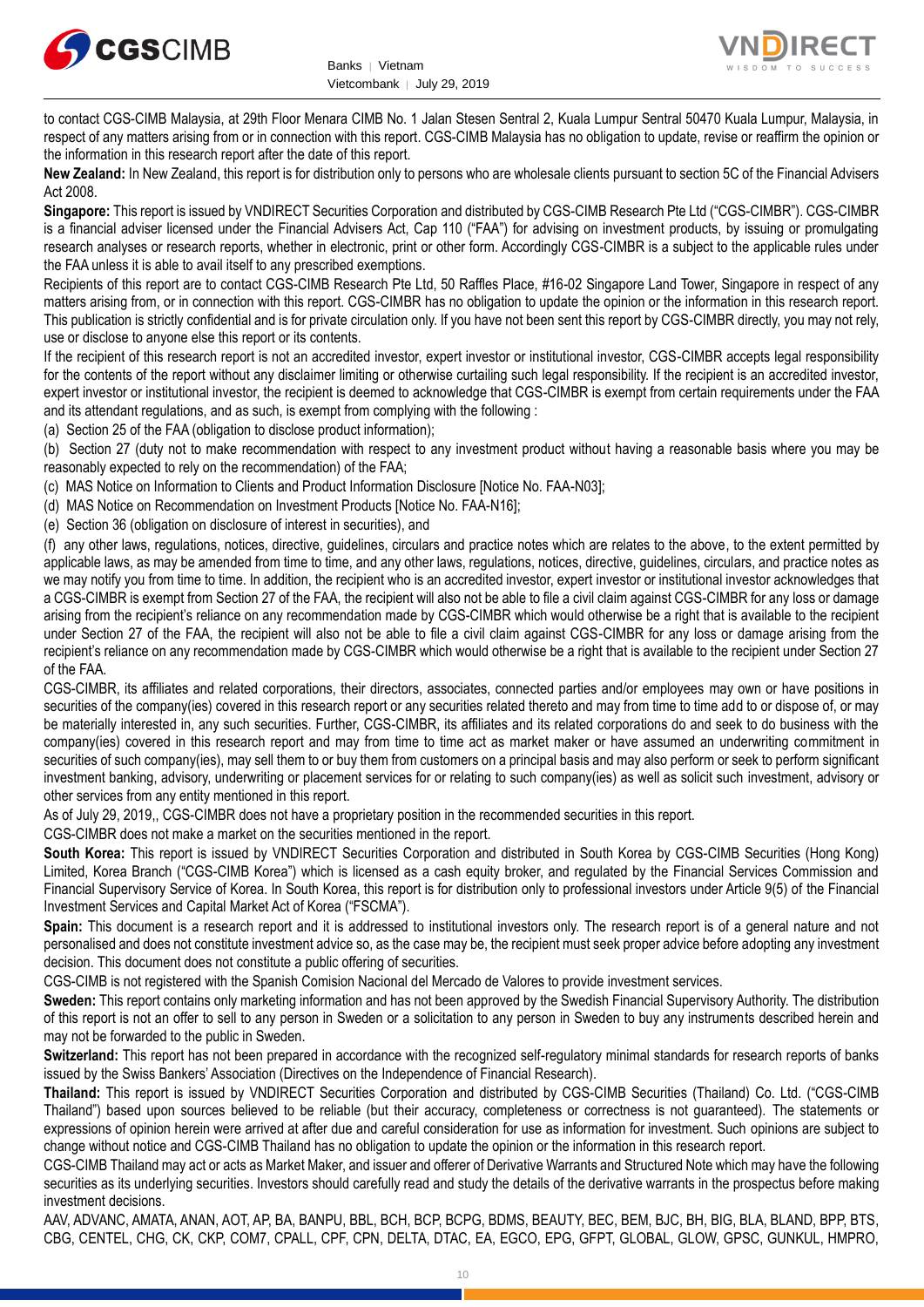



INTUCH, IRPC, ITD, IVL, KBANK, KCE, KKP, KTB, KTC, LH, LHBANK, LPN, MAJOR, MALEE, MEGA, MINT, MONO, MTLS, PLANB, PSH, PTL, PTG, PTT, PTTEP, PTTGC, QH, RATCH, ROBINS, S, SAWAD, SCB, SCC, SCCC, SIRI, SPALI, SPRC, STEC, STPI, SUPER, TASCO, TCAP, THAI, THANI, THCOM, TISCO, TKN, TMB, TOP, TPIPL, TRUE, TTA, TU, TVO, UNIQ, VGI, WHA, WORK.

#### **Corporate Governance Report:**

The disclosure of the survey result of the Thai Institute of Directors Association ("IOD") regarding corporate governance is made pursuant to the policy of the Office of the Securities and Exchange Commission. The survey of the IOD is based on the information of a company listed on the Stock Exchange of Thailand and the Market for Alternative Investment disclosed to the public and able to be accessed by a general public investor. The result, therefore, is from the perspective of a third party. It is not an evaluation of operation and is not based on inside information.

The survey result is as of the date appearing in the Corporate Governance Report of Thai Listed Companies. As a result, the survey result may be changed after that date. CGS-CIMB Thailand does not confirm nor certify the accuracy of such survey result.

| <b>CAAPA</b><br><b>Range:</b><br>. | 100<br>۵N<br>טע<br>ĴU | . RC<br>80       | $\overline{\phantom{a}}$<br>$\overline{\phantom{a}}$<br>$\cdot$ | $\overline{\phantom{a}}$<br>$\sim$<br>RAIMM<br><b>DEIOV</b><br>ו טע | N0<br>Result<br>urvey. |
|------------------------------------|-----------------------|------------------|-----------------------------------------------------------------|---------------------------------------------------------------------|------------------------|
| <b>Descrip</b><br>ription.         | Excellent             | 000ز<br>ver<br>v | Good                                                            | $N/\sim$                                                            |                        |

**United Arab Emirates:** The distributor of this report has not been approved or licensed by the UAE Central Bank or any other relevant licensing authorities or governmental agencies in the United Arab Emirates. This report is strictly private and confidential and has not been reviewed by, deposited or registered with UAE Central Bank or any other licensing authority or governmental agencies in the United Arab Emirates. This report is being issued outside the United Arab Emirates to a limited number of institutional investors and must not be provided to any person other than the original recipient and may not be reproduced or used for any other purpose. Further, the information contained in this report is not intended to lead to the sale of investments under any subscription agreement or the conclusion of any other contract of whatsoever nature within the territory of the United Arab Emirates.

**United Kingdom and European Economic Area (EEA):** In the United Kingdom and European Economic Area, this material is issued by VNDIRECT Securities Corporation and is being distributed by CGS-CIMB Securities (UK) Limited ("CGS-CIMB UK"). CGS-CIMB UK is authorized and regulated by the Financial Conduct Authority and its registered office is at 27 Knightsbridge, London, SW1X7YB. The material distributed by CGS-CIMB UK has been prepared in accordance with CGS-CIMB's policies for managing conflicts of interest arising as a result of publication and distribution of this material. This material is for distribution only to, and is solely directed at, selected persons on the basis that those persons: (a) are eligible counterparties and professional clients of CGS-CIMB UK; (b) have professional experience in matters relating to investments falling within Article 19(5) of the Financial Services and Markets Act 2000 (Financial Promotion) Order 2005 (as amended, the "Order"), (c) fall within Article 49(2)(a) to (d) ("high net worth companies, unincorporated associations etc") of the Order; (d) are outside the United Kingdom subject to relevant regulation in each jurisdiction, material(all such persons together being referred to as "relevant persons"). This material is directed only at relevant persons and must not be acted on or relied on by persons who are not relevant persons. Any investment or investment activity to which this material relates is available only to relevant persons and will be engaged in only with relevant persons.

Where this material is labelled as non-independent, it does not provide an impartial or objective assessment of the subject matter and does not constitute independent "research" (cannot remove research from here under the applicable rules of the Financial Conduct Authority in the UK. Consequently, any such non-independent material will not have been prepared in accordance with legal requirements designed to promote the independence of research (cannot remove research from here) and will not subject to any prohibition on dealing ahead of the dissemination of research. Any such non-independent material must be considered as a marketing communication.

**United States:** This research report is issued by VNDIRECT Securities Corporation and distributed in the United States of America by CGS-CIMB Securities (USA) Inc, a U.S. registered broker-dealer and a related company of CGS-CIMB Securities Sdn. Bhd. (formerly known as Jupiter Securities Sdn. Bhd.), CGS-CIMB Research Pte Ltd, PT CGS-CIMB Sekuritas Indonesia, CGS-CIMB Securities (Thailand) Co. Ltd, CGS-CIMB Securities (Hong Kong) Limited and CGS-CIMB Securities (India) Private Limited, and is distributed solely to persons who qualify as "U.S. Institutional Investors" as defined in Rule 15a-6 under the Securities and Exchange Act of 1934. This communication is only for Institutional Investors whose ordinary business activities involve investing in shares, bonds, and associated securities and/or derivative securities and who have professional experience in such investments. Any person who is not a U.S. Institutional Investor or Major Institutional Investor must not rely on this communication. The delivery of this research report to any person in the United States of America is not a recommendation to effect any transactions in the securities discussed herein, or an endorsement of any opinion expressed herein. CGS-CIMB Securities (USA) Inc, is a FINRA/SIPC member and takes responsibility for the content of this report. For further information or to place an order in any of the above-mentioned securities please contact a registered representative of CGS-CIMB Securities (USA) Inc.

CGS-CIMB Securities (USA) Inc. does not make a market on other securities mentioned in the report.

CGS-CIMB Securities (USA) Inc. has not managed or co-managed a public offering of any of the securities mentioned in the past 12 months.

CGS-CIMB Securities (USA) Inc. has not received compensation for investment banking services from any of the company mentioned in the past 12 months.

CGS-CIMB Securities (USA) Inc. neither expects to receive nor intends to seek compensation for investment banking services from any of the company mentioned within the next 3 months.

**Other jurisdictions:** In any other jurisdictions, except if otherwise restricted by laws or regulations, this report is only for distribution to professional, institutional or sophisticated investors as defined in the laws and regulations of such jurisdictions.

Partial In the laws and regulations of such jurisdictions.<br>
Then the form of the property of the control of the control of the control of the control of the control of the control of the control of the control of the contr entioned within the next 3 months.<br> **ther jurisdictions:** In any other jurisdictions, except if otherwise restricted by lastitutional or sophisticated investors as defined in the laws and regulations of substitution of sto **ther jurisdictions:** In any other jurisdictions, except if of stitutional or sophisticated investors as defined in the law<br>Distribution of stock ratings and investment banking clients for quarter and 2019<br>791 companies un

| ------------- |        |                         |                                |
|---------------|--------|-------------------------|--------------------------------|
|               |        | Rating Distribution (%) | Investment Banking clients (%) |
|               | Add    | 57.9%                   | 4.2%                           |
|               | Hola   | 26.5%                   | .8%                            |
|               | Reduce | 15.5%                   | 0.4%                           |
|               |        |                         |                                |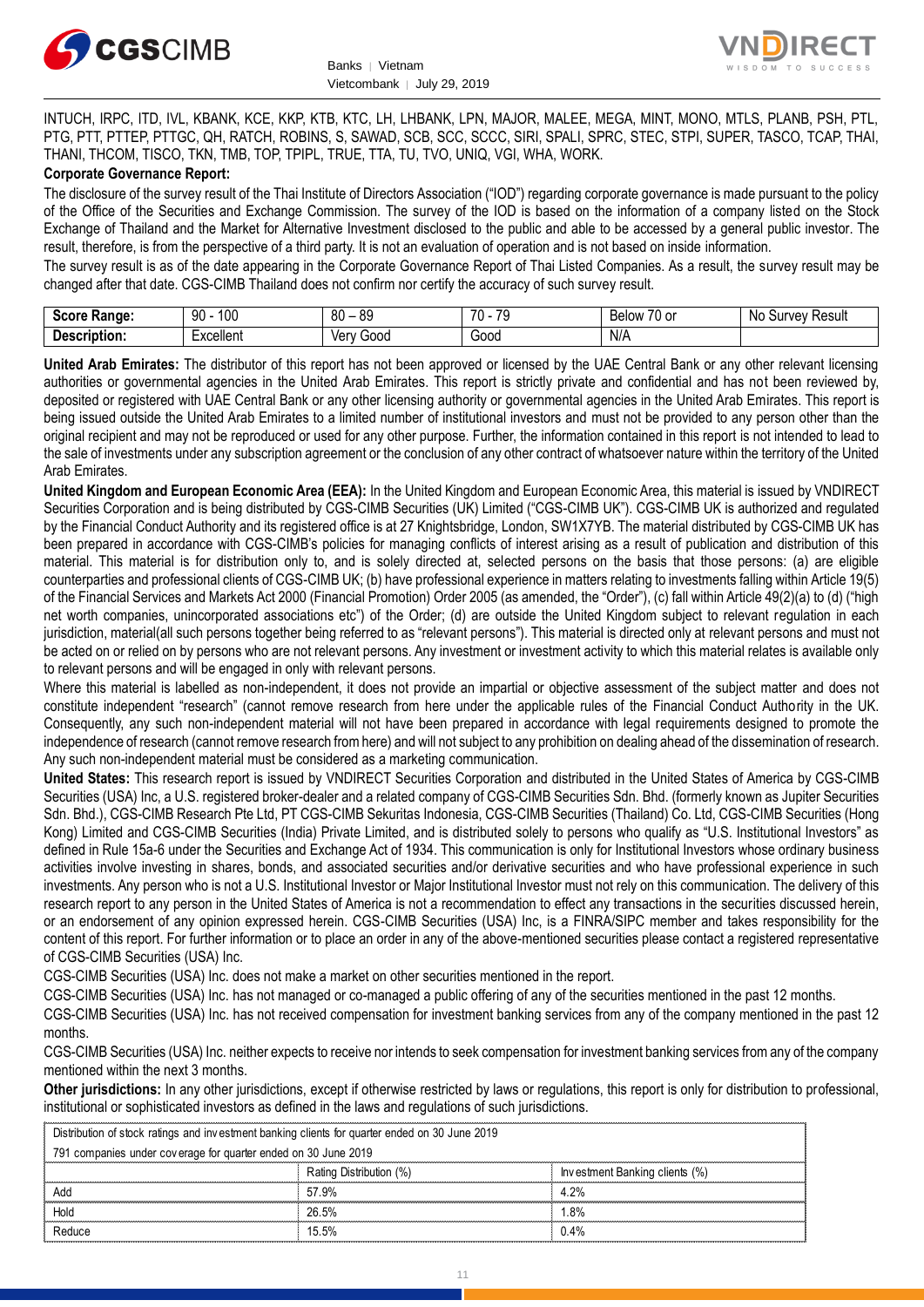

Banks | Vietnam Vietcombank │ July 29, 2019



#### **Spitzer Chart for stock being researched ( 2 year data )**

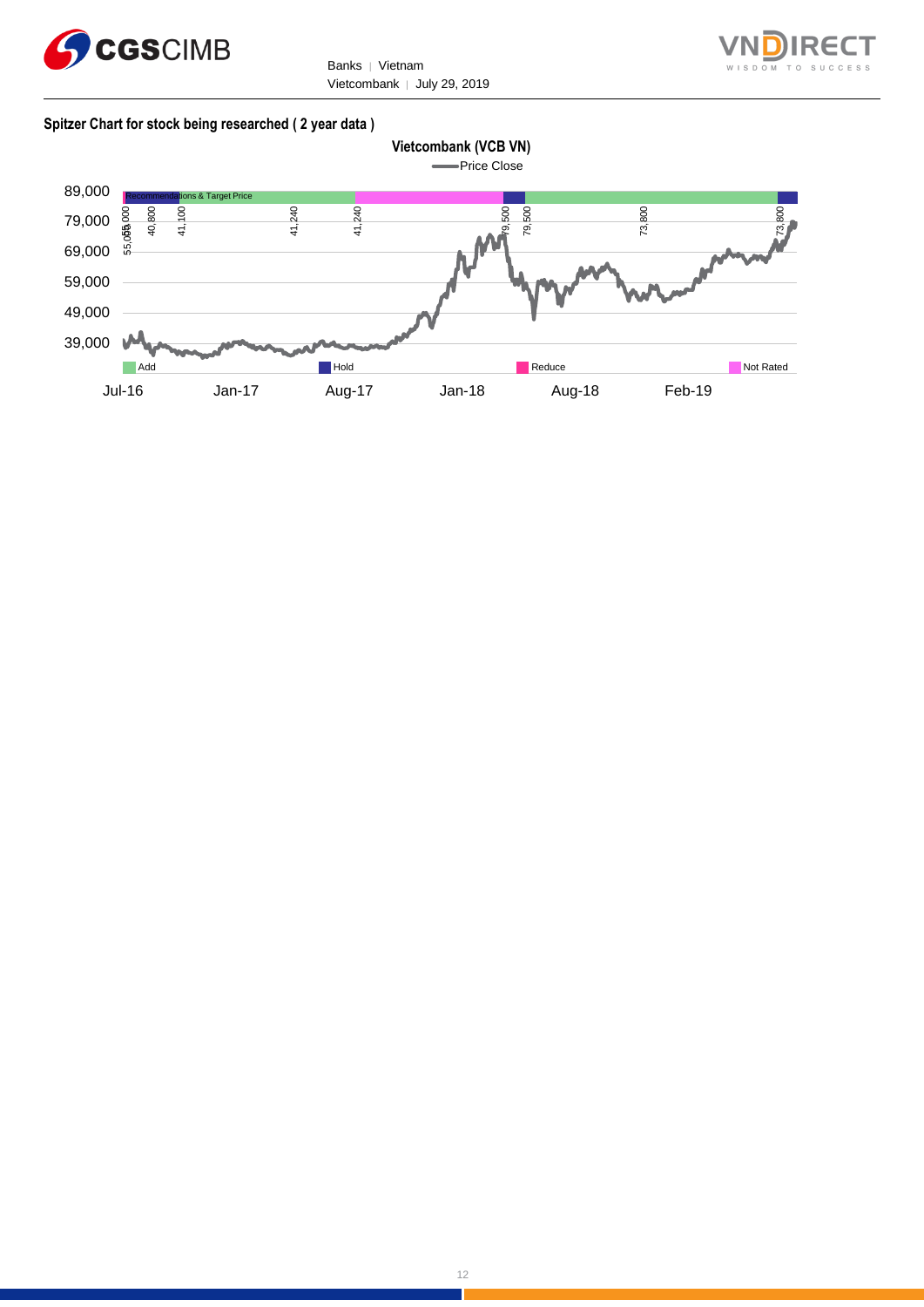



**Corporate Governance Report of Thai Listed Companies (CGR). CG Rating by the Thai Institute of Directors Association (Thai IOD) in 2018, Anti-Corruption 2018**

**ADVANC** – Excellent, Certified, **AEONTS** – Good, n/a, **AH** – Very Good, n/a, **AMATA** – Excellent, Declared, **ANAN** – Excellent, Declared, **AOT** – Excellent, Declared, **AP** – Excellent, Certified, **ASP** – Very Good, Certified, **BANPU** – Excellent, Certified, **BAY** – Excellent, Certified, **BBL** – Very Good, Certified, **BCH** – Good, Certified, **BCP** - Excellent, Certified, **BCPG** – Excellent, Certified, **BEM** – Very Good, n/a, **BDMS** – Very Good, n/a, **BEAUTY** – Good, n/a, **BEC** – Very Good, n/a, , **BGRIM** – Very Good, Declared, **BH** - Good, n/a, **BJC** – Very Good, Declared, **BJCHI** – Very Good, Certified, **BLA** – Very Good, Certified, **BPP** – Very Good, Declared, **BR** - Good, Declared, **BTS** - Excellent, Certified, **CBG** – Very Good, n/a, **CCET** – Good, n/a, **CENTEL** – Very Good, Certified, **CHG** – Very Good, Declared, **CK** – Excellent, n/a, **COL** – Excellent, Declared, **CPALL** – Very Good, Certified, **CPF** – Excellent, Certified, **CPN** - Excellent, Certified, **DELTA** - Excellent, n/a, **DEMCO** – Excellent, Certified, **DDD** – Very Good, Declared, **DIF** – not available, n/a, **DREIT** – not available, n/a, **DTAC** – Excellent, Certified, **EA** – Excellent, n/a, **ECL** – Very Good, Certified, **EGCO** - Excellent, Certified, **EPG** – Very Good, n/a, **ERW** – Very Good, n/a, **GFPT** - Excellent, Certified, **GGC** – Excellent, Certified, **GLOBAL** – Very Good, n/a, **GLOW** – Very Good, Certified, **GPSC** – Excellent, Certified, **GULF** – Very Good, n/a, **GUNKUL** – Excellent, Certified, **HANA** - Excellent, Certified, **HMPRO** - Excellent, Certified, **HREIT** - Excellent, Certified **ICHI** – Excellent, Declared, **HUMAN** – not available, n/a, **III** – Good, n/a, **INTUCH** - Excellent, Certified, **IRPC** – Excellent, Certified, **ITD**\* – Very Good, n/a, **IVL** - Excellent, Certified, **JASIF** – not available, n/a, **JWD** – Very Good, n/a, **KBANK** - Excellent, Certified, **KCE** - Excellent, Certified, **KKP** – Excellent, Certified, **KSL** – Excellent, Certified, **KTB** - Excellent, Certified, **KTC** – Excellent, Certified, **LH** - Very Good, n/a, **LPN** – Excellent, Certified, **M** – Very Good, Certified, **MACO** – Very Good, n/a, **MAJOR** – Very Good, n/a, **MAKRO** – Excellent, Declared, **MALEE** – Very Good, Certified, **MC** – Very Good, Certified, **MCOT** – Excellent, Certified, **MEGA** – Very Good, n/a, **MINT** - Excellent, Certified, **MTC** – Excellent, Declared, **NETBAY** – Good, n/a, **OSP** – not available, n/a,**PLANB** – Excellent, Declared, **PLAT** – Very Good, Certified, **PR9** – not available, n/a, **PSH** – Excellent, Certified, **PSTC** – Good, Certified, **PTT** - Excellent, Certified, **PTTEP** - Excellent, Certified, **PTTGC** - Excellent, Certified, **QH** – Excellent, Certified, **RATCH** – Excellent, Certified, **ROBINS** – Excellent, Certified, **RS** – Very Good, n/a, **RSP** – not available, n/a, **S** – Very Good, n/a, **SAMART** - Excellent, n/a, **SAPPE** – Very Good, Declared, **SAT** – Excellent, Certified, **SAWAD** – Very Good, n/a, **SC** – Excellent, Declared, **SCB** - Excellent, Certified, **SCC** – Excellent, Certified, **SCN** – Very Good, Certified, **SF** – Good, n/a, **SIRI** – Very Good, Certified, **SPA** - Good, n/a, **SPALI** - Excellent, n/a, **SPRC** – Excellent, Certified, **STA** – Very Good, Certified, **STEC** – Excellent, n/a, **SVI** – Excellent, Certified, **SYNEX** – Very Good, Declared, **TASCO** – Excellent, Certified, **TCAP** – Excellent, Certified, **THANI** – Excellent, Certified, **TIPCO** – Very Good, Certified, **TISCO** - Excellent, Certified, **TKN** – Very Good, Declared, **TMB** - Excellent, Certified, **TNR** – Very Good, Declared, **TOP** - Excellent, Certified, **TPCH** – Good, n/a, **TPIPP** – Good, n/a, **TRUE** – Excellent, Certified, **TU** – Excellent, Certified, **TVO** – Very Good, Declared, **UNIQ** – Good, n/a, **VGI** – Excellent, Certified, **WHA** – Excellent, Certified, **WHART** – not available, n/a, **WICE** – Very Good, Certified, **WORK** – Good, n/a.

**Companies participating in Thailand's Private Sector Collective Action Coalition Against Corruption programme (Thai CAC) under Thai Institute of Directors (as of August 31, 2018) are categorized into:**

- Companies that have declared their intention to join CAC, and

- Companies certified by CAC

\* The company, its director or management had been reportedly accused for breaching proper corporate governance such as violation of the SEC's regulations or charged with corruption.

#### **RECOMMENDATION FRAMEWORK**

| <b>Stock Ratings</b>   | Definition:                                                                                                                                                                                                                                                       |
|------------------------|-------------------------------------------------------------------------------------------------------------------------------------------------------------------------------------------------------------------------------------------------------------------|
| Add                    | The stock's total return is expected to reach 15% or higher over the next 12 months.                                                                                                                                                                              |
| Hold                   | The stock's total return is expected to be between negative 10% and positive 15% over the next 12 months.                                                                                                                                                         |
| Reduce                 | The stock's total return is expected to fall below negative 10% over the next 12 months.                                                                                                                                                                          |
|                        | The total expected return of a stock is defined as the sum of the:(i) percentage difference between the target price and the current price and (ii)<br>the forward net dividend yields of the stock. Stock price targets have an investment horizon of 12 months. |
| <b>Sector Ratings</b>  | Definition:                                                                                                                                                                                                                                                       |
| Overweight             | An Overweight rating means stocks in the sector have, on a market cap-weighted basis, a positive absolute<br>recommendation.                                                                                                                                      |
| Neutral                | A Neutral rating means stocks in the sector have, on a market cap-weighted basis, a neutral absolute recommendation.                                                                                                                                              |
| Underweight            | An Underweight rating means stocks in the sector have, on a market cap-weighted basis, a negative absolute<br>recommendation.                                                                                                                                     |
| <b>Country Ratings</b> | Definition:                                                                                                                                                                                                                                                       |
| Overweight             | An Overweight rating means investors should be positioned with an above-market weight in this country relative to<br>benchmark.                                                                                                                                   |
| Neutral                | A Neutral rating means investors should be positioned with a neutral weight in this country relative to benchmark.                                                                                                                                                |
| Underweight            | An Underweight rating means investors should be positioned with a below-market weight in this country relative to<br>benchmark.                                                                                                                                   |

**Hien Tran Khanh – Deputy Head of Research** Email: [hien.trankhanh@vndirect.com.vn](mailto:hien.trankhanh@vndirect.com.vn)